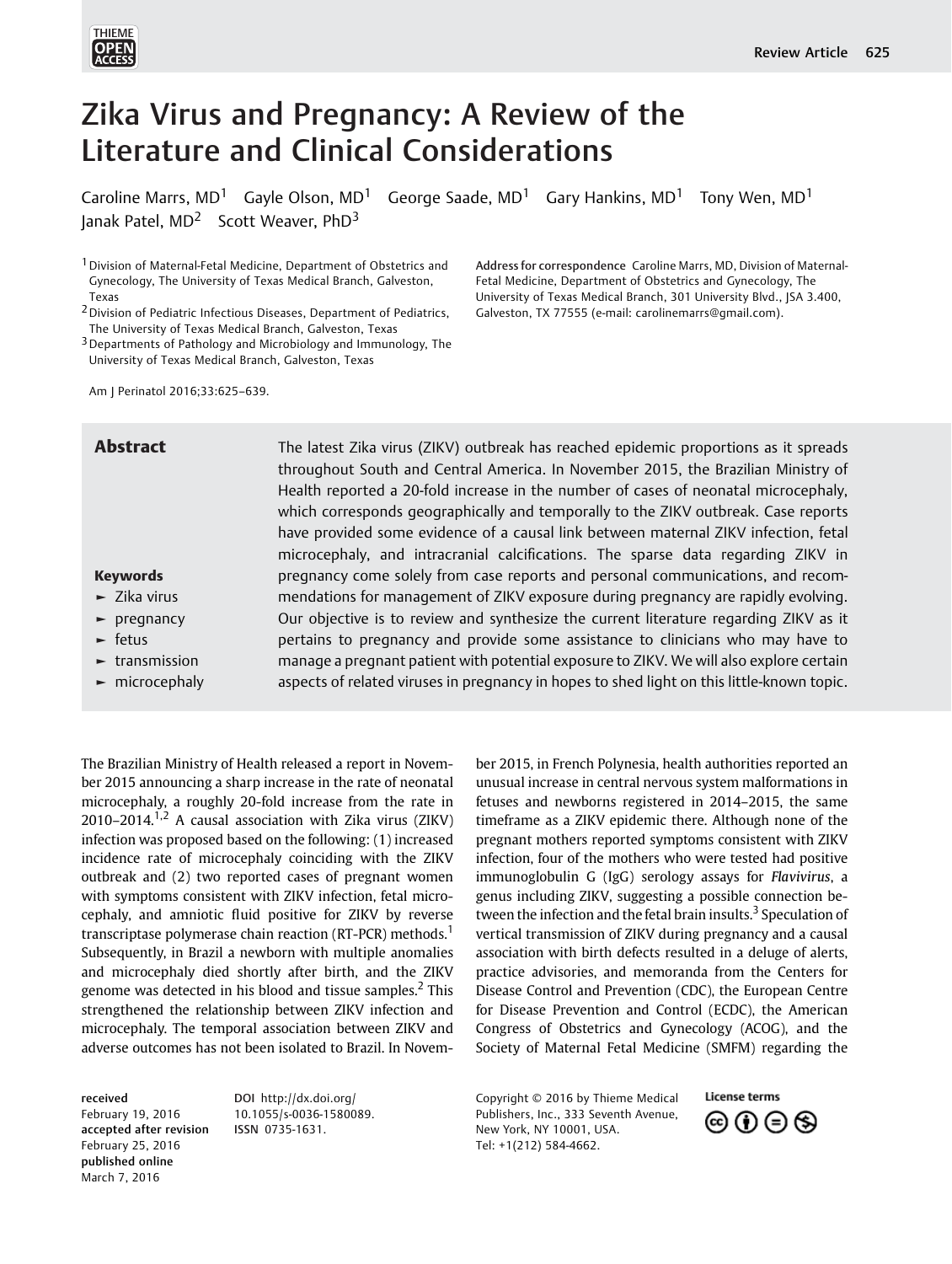ZIKV epidemic in the Americas and its implications for pregnant women. $3-10$  Furthermore, on February 1, 2016, the World Health Organization (WHO) declared the ZIKV epidemic a Public Health Emergency of International Concern,<sup>i</sup> and the CDC Emergency Operations Center elevated their response to ZIKV to level 1, the highest level of activation, for only the fourth time in the history of the organization.11,12

Infection from ZIKV has reached epidemic proportions. Although there is strong supporting evidence that ZIKV infection during pregnancy is associated with adverse fetal outcomes, the magnitude of the association as well as the mechanisms and overall effects is not well understood. Our objective is to review and synthesize the current literature regarding ZIKV in pregnancy and provide some assistance to clinicians who may have to manage a patient with potential exposure to ZIKV. We will also explore certain aspects of related viruses in pregnancy to shed light on this little-known topic.

# Zika Virus

ZIKV is a single-stranded RNA virus and a member of the genus Flavivirus of the family Flaviviridae, which are a type of arbovirus, or arthropod-borne viruses, believed to be transmitted by the Aedes mosquito to humans and other primates. Other Flaviviruses with a mosquito vector include dengue, Japanese encephalitis, West Nile, and yellow fever viruses. Typically, ZIKV infection is asymptomatic (80%) or causes a relatively benign illness characterized by fever, headache, malaise, arthralgia, maculopapular rash, and conjunctivitis, similar to dengue.<sup>13-16</sup>

ZIKV was discovered in Uganda, Africa, in 1947, and shortly thereafter was associated with human disease, albeit infrequently.<sup>17</sup> Recently, the number of cases reported from Southeast Asia and Oceania has steadily increased.<sup>13</sup> Outbreaks were reported first in Yap Island, Micronesia, in 2007,  $16$  and then in French Polynesia, New Caledonia, the Cook Islands, and Easter Island in 2013 and 2014,<sup>16,18</sup> consistent with a spread from Africa eastward across the Pacific. Brazil and South America represent the most recently affected areas. The ZIKV genome was first sequenced in January 2007.<sup>19</sup> There are three subclades of ZIKV, reflecting its geographic origins. The Senegal and Uganda ZIKV represent the west and east African lineage. The 2007 ZIKV (Yap state) and the Americas ZIKV may represent the continued spread throughout Southeast Asia and the Pacific, the Asian lineage. $20\overline{-}22$  There have been reports of rare neurologic sequelae following infection in Southeast Asia, specifically Guillain–Barré syndrome.<sup>2,23</sup> There is some concern that the current outbreak may also lead to an increase in neurologic sequelae.

While a mosquito bite is believed to be the principal form of transmission, there have been reports of less common modes, such as blood transfusion,  $24,25$  perinatal,  $26$  and sexual contact. $27,28$  There is no gold standard for diagnosis, but RT-PCR has been described as effective during the early stages of acute disease in multiple studies, with detection of the viral genome in serum, urine, saliva, and semen. $27-29$  RT-PCR testing is thought to remain positive in serum 4 to 7 days after symptom onset. Serologic testing is an option after the acute phase: ZIKV IgM is detectable in the serum by at least 4 days after symptom onset, but may not become positive until 2 weeks. It is unclear how long the ZIKV IgM persists in serum, but experience with other Flaviviruses would suggest 6 months.<sup>30</sup> Serologic testing, however, has significant limitations as there is considerable cross-reactivity between ZIKV and other viruses, such as dengue and chikungunya, which are endemic in a geographic distribution similar to ZIKV. Confirmatory neutralizing antibody testing is required if the IgM testing is positive to determine likely recent ZIKV infection as opposed to prior exposure or vaccination to other viruses. There is no specific antiviral treatment or vaccination for ZIKV. Prevention of mosquito bites is the principal form of prevention, while abstinence and barrier protection have been recommended to prevent sexual transmission, especially during pregnancy.<sup>9</sup> Until all the possible modes of transmission are better understood, universal precautions are warranted. Blood donation is of particular concern in endemic areas because roughly 80% of people with ZIKV infection are asymptomatic. During the outbreak in French Polynesia in 2013–2014, RT-PCR for ZIKV was performed in 1,505 blood donors, with 42 testing positive (3%). Of those, 11 reported ZIKV-like symptoms 3 to 10 days after donating.<sup>25</sup>

The ECDC has issued several rapid risk assessments regarding ZIKV outbreaks in the last 2 years, in regions including French Polynesia, Brazil, and the Pacific region.<sup>3–5</sup> The reported autochthonous (local mosquito-to-human) transmission has expanded quickly to 31 countries or territories in the world. $5$  At the time of submission of this article, the CDC has issued travel alerts (level 2—practice enhanced precautions) for the following regions: Cape Verde, Caribbean (Barbados, Curacao, Dominican Republic, Guadeloupe, Haiti, Jamaica, Puerto Rico, Martinique, Saint Martin, and the U.S. Virgin Islands), Central America (Costa Rica, El Salvador, Guatemala, Honduras, Nicaragua, and Panama), Mexico, the Pacific Islands (American Samoa, Samoa, Tonga), and South America (Bolivia, Brazil, Colombia, Ecuador, French Guiana, Guyana, Paraguay, Suriname, and Venezuela) ([http://www.cdc.gov/zika/pregnancy/travel-health-notices.](http://www.cdc.gov/zika/pregnancy/travel-health-notices.html) [html](http://www.cdc.gov/zika/pregnancy/travel-health-notices.html)). As of submission of this article, in the United States, local, mosquito-to-human transmission has not been reported. However, Aedes aegypti and A. albopictus mosquitos do populate large areas of the southeastern and eastern United States, respectively (map available at [http://www.](http://www.cdc.gov/chikungunya/resources/vector-control.html&x0029;.31) [cdc.gov/chikungunya/resources/vector-control.html\).](http://www.cdc.gov/chikungunya/resources/vector-control.html&x0029;.31)<sup>31</sup> There is, therefore, the potential for local trans-mission in these regions.

A Public Health Emergency of International Concern is defined as (1) constituting a health risk to other countries through international spread, (2) potentially requiring a coordinated response because it is unexpected, serious, or unusual, and (3) having implications beyond the affected country that could require immediate action.<sup>12</sup>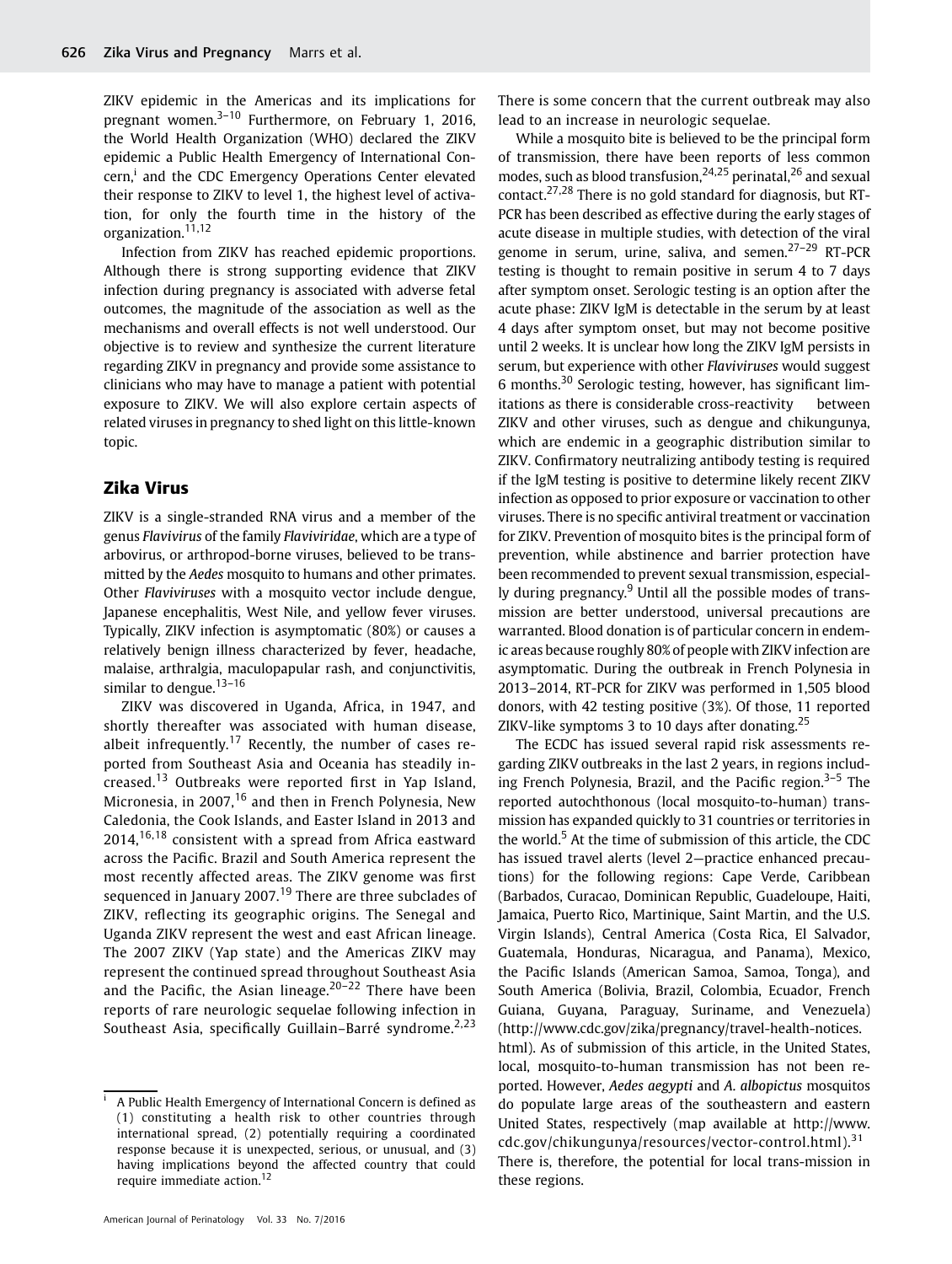# Zika Virus in Pregnancy: Review of the Literature

The sparse data regarding ZIKV specifically in pregnancy come from case reports or personal communications. The exact incidence, perinatal transmission rate, and complication rate are unknown. At this time, the available evidence likely does not reflect the entire clinical and epidemiological picture given that ascertainment of cases and outcomes is incomplete. The following is a summary of the relevant literature.

Besnard et al, in 2014, described the clinical and laboratory features of two mothers and their newborns who had ZIKV infections during an outbreak in French Polynesia, which started in October 2013.<sup>26</sup> Both mothers were symptomatic peripartum, but only one newborn showed clinical signs of infection. Maternal and neonatal serum and saliva, as well as maternal breast milk, were tested by RT-PCR. Both mothers and both neonates tested positive for ZIKV in at least one of their serum samples, which suggests both women were viremic or incubating at time of delivery.

The authors explored possible routes of the apparent perinatal transmission: transplacental, during delivery, during breastfeeding, or by close contact between mother and newborn. Their data did not support transplacental transmission. Only one infant had serum drawn on day of life 1: this sample did not test positive for ZIKV but a sample on day 4 tested positive, suggesting transmission after birth. Large loads of ZIKV RNA were found in breast milk samples from both mothers, but no infectious virus was detected on cell culture.<sup>ii</sup> While not definitive evidence, these data point to the possibility of breast milk transmission. The authors did not comment regarding the possibility of delivery contamination as route of transmission (and there have been no reports in the literature of testing vaginal secretions for ZIKV to date). Finally, they concluded that close contact between mother and newborn as a mode of transmission could not be excluded because both mother 1 and newborn 1 had saliva samples positive for ZIKV (however, it is not known whether the ZIKV in human saliva is infectious). The authors noted that during this large outbreak (11% of the population with infection), they did not observe an increase in number of fetal deaths or premature births.

As part of the investigation in Brazil, Oliveira et al reported their findings in two pregnant women from Paraiba, Brazil, a state affected by the ZIKV epidemic.<sup>32</sup> The fetuses were identified with microcephaly by prenatal ultrasound, both women reported signs and symptoms characteristic of ZIKV infection earlier in pregnancy, and although both women had negative blood testing for ZIKV, amniocentesis samples were positive for viral RNA by RT-PCR. These were the first reported evidence consistent with intrauterine transmission. Ultrasound images were included, and detailed findings were described for both fetuses: the first case demonstrated brain atrophy with coarse calcifications involving the white matter of the frontal lobes, corpus callosal and vermian dysgenesis, and enlarged cisterna magna; the second case demonstrated asymmetric hemispheres with severe unilateral ventriculomegaly, displacement of the midline, thinning of the parenchyma on the dilated side, failure to visualize the corpus callosum and thalami, thinning of the pons and brainstem, subtle calcifications around the lateral and fourth ventricles, and asymmetric eyes with cataracts and intraocular calcifications. At the time of publication by Oliveira et al, a definite association between ZIKV infection and the fetal pathology, let alone causality, was still questionable, leading the authors to conclude that other etiologies could not be excluded. The same group published additional findings from the same two cases on February 17, 2016.<sup>33</sup> They used quantitative RT-PCR to determine the amount of ZIKV in the amniotic fluid, as well as maternal serum and urine samples. Because the amniotic fluid sample were taken weeks after the maternal illness and the maternal serum and urine samples were negative for genomic material, the authors concluded that the high intrauterine viral load resulted from persistent replication in the fetus and amniotic fluid. The complete ZIKV genome from patient 1 was sequenced, and it shared 97 to 100% genomic identity with lineages isolated during the French Polynesian outbreak in 2013. Lastly, they assessed the possibility of recombination events between ZIKV and other Flaviviruses (this has been hypothesized as an explanation for the virulence and extent of this latest ZIKV outbreak) and determined that the Brazilian ZIKV genome is not a recombinant strain. This report also provided neonatal data on the two cases. The only clinical information reported for neonate 1 was a gestational age at birth of 40 weeks and a head circumference (HC) of 30 cm, which corresponds to almost 3 standard deviations (SD) below the mean for gestational age (►Table 1). Neonate 2 was born at unstated gestational age with severe ventriculomegaly, microphthalmia, cataract, and severe arthrogryposis of the legs and arms. $33$ 

Tetro reviewed two mouse model studies from 1952<sup>17</sup> and 1972<sup>34</sup> that showed affinity of ZIKV to murine neuronal cells, suggesting a pathophysiological mechanism linking ZIKV infection with microcephaly.<sup>35</sup>

Subsequently, in a correspondence to the Lancet in January 2016, Ventura et al reported unilateral macular lesions in three infants with microcephaly born after the ZIKV outbreak in Brazil. No testing for ZIKV infection was performed, but the authors state that the cases fulfilled the Ministry of Health's criteria for ZIKV vertical infection (toxoplasmosis, rubella, cytomegalovirus, herpes simplex, syphilis, and HIV were all ruled out in mothers and infants).<sup>36</sup> Meanwhile, de Paula Freitas et al published their ophthalmologic findings in a case series of 29 microcephalic infants with presumed maternal ZIKV infection in Brazil. The ages of the infants ranged from 1 to 6 months and were recruited from December 1 to

RT-PCR detects fragments of viral genome, while cell culture can detect infectious viral particles. Therefore, testing a sample (e.g., serum, semen, urine, saliva, or breast milk) by RT-PCR can indicate whether the individual has been or is currently infected with ZIKV, but it cannot determine whether that particular bodily fluid is infectious. This is a limitation of many of the studies reporting various body fluids testing positive by RT-PCR. RT-PCR does not inform us whether the virus is transmissible by that fluid, such as semen or breast milk.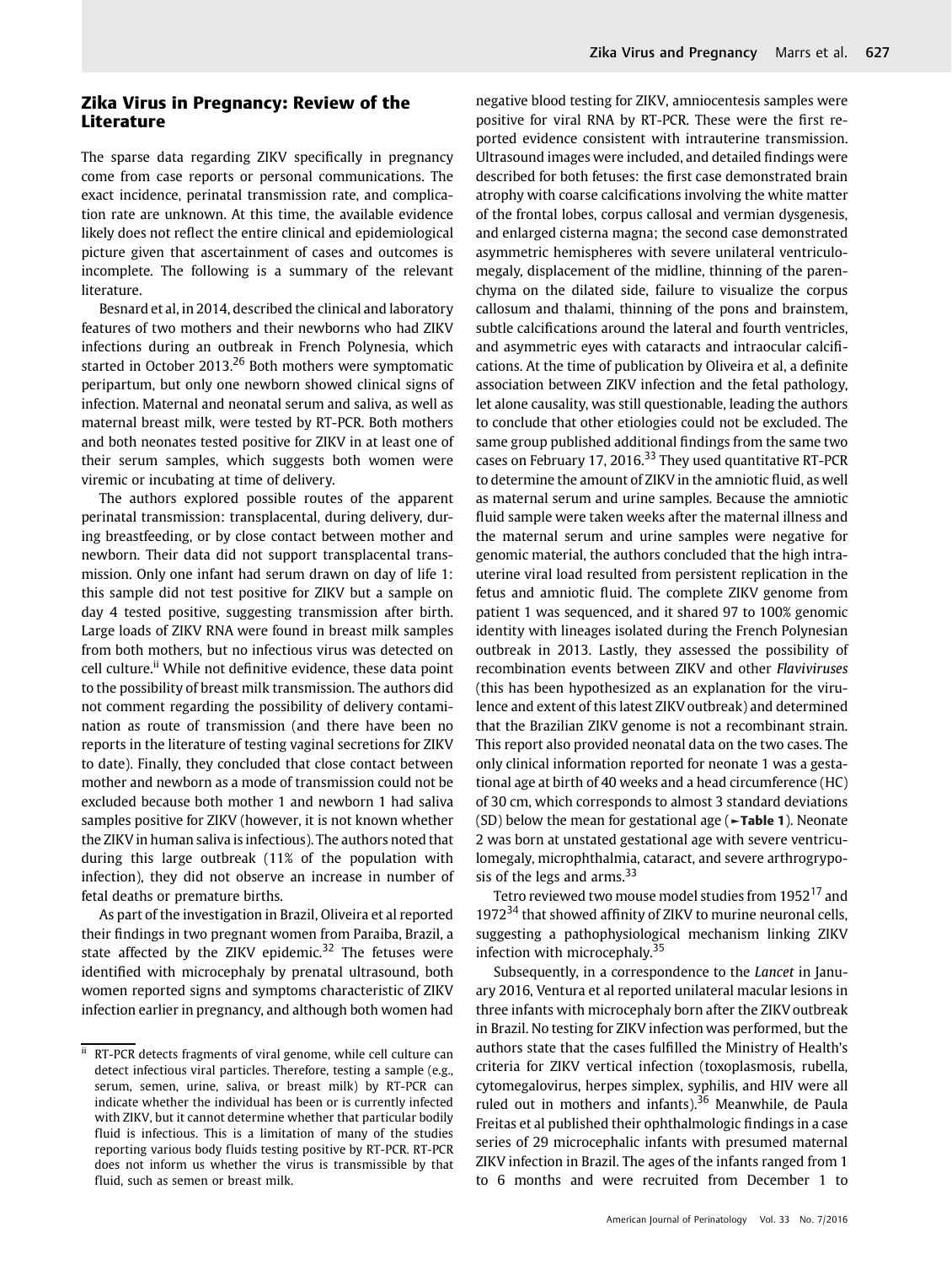| Head circumference (mm): SD below mean |       |       |       |       |       |
|----------------------------------------|-------|-------|-------|-------|-------|
| Mean                                   | $-1$  | $-2$  | $-3$  | $-4$  | $-5$  |
| Kurmanavicius et al                    |       |       |       |       |       |
| 72.1                                   | 64.5  | 56.9  | 49.3  | 41.7  | 34.1  |
| 86.1                                   | 78.3  | 70.5  | 62.7  | 54.9  | 47.1  |
| 99.9                                   | 91.9  | 93.9  | 75.9  | 67.9  | 59.9  |
| 113.5                                  | 105.3 | 97.1  | 88.9  | 80.7  | 72.5  |
| 126.8                                  | 118.3 | 109.8 | 101.3 | 92.8  | 84.3  |
| 139.9                                  | 131.2 | 122.5 | 113.8 | 105.1 | 96.4  |
| 152.7                                  | 143.8 | 134.9 | 126.0 | 117.1 | 108.2 |
| 165.2                                  | 156.1 | 147   | 137.9 | 128.8 | 119.7 |
| Chervenak et al                        |       |       |       |       |       |
| 175                                    | 160   | 145   | 131   | 116   | 101   |
| 187                                    | 172   | 157   | 143   | 128   | 113   |
| 198                                    | 184   | 169   | 154   | 140   | 125   |
| 210                                    | 195   | 180   | 166   | 151   | 136   |
| 221                                    | 206   | 191   | 177   | 162   | 147   |
| 232                                    | 217   | 202   | 188   | 173   | 158   |
| 242                                    | 227   | 213   | 198   | 183   | 169   |
| 252                                    | 238   | 223   | 208   | 194   | 179   |
| 262                                    | 247   | 233   | 218   | 203   | 189   |
| 271                                    | 257   | 242   | 227   | 213   | 198   |
| 281                                    | 266   | 251   | 236   | 222   | 207   |
| 289                                    | 274   | 260   | 245   | 230   | 216   |
| 297                                    | 283   | 268   | 253   | 239   | 224   |
| 305                                    | 290   | 276   | 261   | 246   | 232   |
| 312                                    | 297   | 283   | 268   | 253   | 239   |
| 319                                    | 304   | 289   | 275   | 260   | 245   |
| 325                                    | 310   | 295   | 281   | 266   | 251   |
| 330                                    | 316   | 301   | 286   | 272   | 257   |
| 335                                    | 320   | 306   | 291   | 276   | 262   |
| 339                                    | 325   | 310   | 295   | 281   | 266   |
| 343                                    | 328   | 314   | 299   | 284   | 270   |
| 346                                    | 331   | 316   | 302   | 287   | 272   |
| 348                                    | 333   | 319   | 304   | 289   | 275   |
|                                        |       |       |       |       |       |

Table 1 Mean and standard deviations (SDs) of head circumference by gestational age

Source: Adapted from Kurmanavicius et al<sup>54</sup> and Chervenak et al.<sup>52</sup>

December 21, 2015.<sup>37</sup> Thirty-four percent of the infants had ocular abnormalities. As with the Ventura et al report, no ZIKV testing was available, but 79% of the mothers retrospectively reported symptoms consistent with ZIKV infection in their pregnancy, and testing for other congenital viruses were negative.

On February 10, 2016, the New England Journal of Medicine published a case report from Slovenia that significantly strengthens the causal link between ZIKV infection and fetal brain injury.<sup>38</sup> The authors described the case of an expectant mother who had a febrile illness with rash at the end of the first trimester of pregnancy while living in Brazil. Ultrasound performed at 14 and 20 weeks revealed normal growth and anatomy. A 32-week ultrasound revealed growth restriction (3rd percentile), microcephaly (less than the 2nd percentile), and intracranial as well as placental calcifications. The mother requested a termination of pregnancy and a thorough fetal autopsy was performed. Micrencephaly was confirmed with almost complete agyria, hydrocephalus, and multifocal calcifications, in the absence of any other external anatomic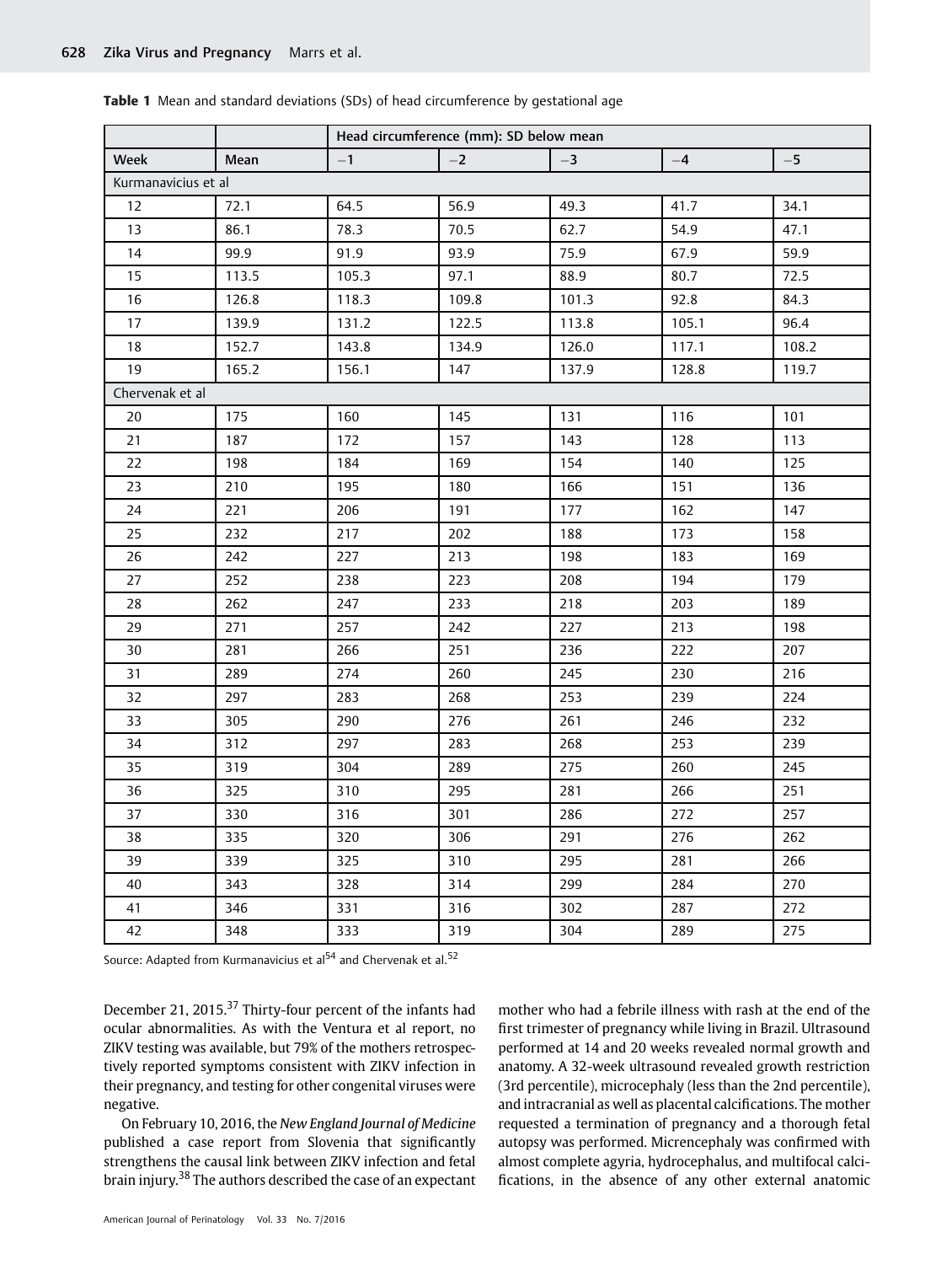anomalies. Birth weight was at the 5th percentile and HC at the 1st percentile. The fetal-placental weight ratio was less than the 3rd percentile, and there were calcifications in the placenta as well. Evaluation of fetal brain tissue resulted in finding a complete ZIKV genome sequence by RT-PCR and particles consistent with ZIKV by electron microscopy. The ZIKV genome was not found in any other autopsy tissues sampled, suggesting that the virus has a propensity for neural tissue. The authors did not report any serologic testing on the mother.

Additionally, on February 10, 2016, the CDC Morbidity and Mortality Weekly Report published a report describing further evidence of a link between ZIKV infection and microcephaly and fetal demise.<sup>39</sup> Viral RNA and antigens were detected postmortem in brain tissues from two infants with microcephaly and in placental tissues from two early miscarriages. Histopathologic testing also indicated the presence of ZIKV in fetal tissue.

According to the preliminary analysis of the investigation conducted by the Brazil health authorities, the greatest risk of microcephaly or congenital anomalies in newborns is associated with ZIKV infection in the first trimester of pregnancy, a time of organogenesis.<sup>40,41</sup> This is consistent with other congenital infections with neurological sequelae, such as rubella and cytomegalovirus, whose severity of disease is inversely related to gestational age at time of fetal infection.42,43

There is no evidence to suggest that ZIKV infection during pregnancy is associated with a more severe illness for the mother, has long-term effects on fertility, or is associated with adverse fetal outcomes in future pregnancies. However, longterm studies are lacking.

The CDC released additional information on February 26, 2016, regarding cases of Zika infection in pregnancy that were detected and managed in the United States.<sup>44</sup> Between August 1, 2015 and February 10, 2016, the CDC received 257 requests for Zika virus testing for pregnant women. Information indicating that the woman had a clinical illness consistent with Zika virus disease was provided for 151 (59%) of the requests. Documentation for the remaining requests either did not support an illness compatible with Zika virus disease or may have been incomplete. In nine pregnant women, testing confirmed Zika virus disease, all of whom survived and did not require hospitalization. All women reported a rash, and all but one woman had at least two symptoms. Of the six pregnant women who reported symptoms during the first trimester, one pregnancy is continuing, two had early pregnancy losses, two had elective pregnancy terminations, and one delivered a live-born infant with microcephaly. The other three women had symptoms in the second or third trimester, with two delivering healthy infant, and one whose pregnancy is continuing. Zika virus RNA was detected in the specimens from both cases with early pregnancy loss. One of the pregnancy terminations had evidence of brain atrophy on fetal ultrasound and MRI, as well as Zika virus RNA on amniocentesis. As of February 24, 2016, no confirmed cases were identified among 162 pregnant women without reported symptoms. CDC has developed a registry to collect information on U.S. pregnant women with confirmed Zika virus infection and their infants. Health care providers are encouraged to discuss participation in the U.S. registry with pregnant women with Zika virus infection.

# Sexual Transmission of Zika Virus

The concern for sexual transmission is based on three cases so far. The first report was of probable sexual transmission from a man to a woman a few days prior to the man's onset of symptoms.<sup>27</sup> The second report is of infectious ZIKV isolated from semen at least 2 weeks and possibly up to 10 weeks after the onset of symptoms. Interestingly, the blood that was drawn at the same time as the semen was collected tested negative for ZIKV by RT-PCR (serologic testing was not reported), suggesting that transmission via semen is possible even with negative blood testing.<sup>28</sup> The third report is a case of sexual transmission that occurred in Dallas, Texas, where a man who had just returned from an endemic area had intercourse with his wife, who subsequently tested positive for ZIKV. This case is currently under investigation, and hopefully longitudinal sampling will provide information on the persistence of infectious ZIKV in semen to assist with risk assessments (unpublished data).

# Risk of Zika Virus Transmission by Blood Transfusion

Because pregnant and peripartum women are at risk of needing a blood transfusion, it is important to understand the potential risks during an epidemic involving pathogens that may be transmitted through blood transfusion. The concern about potential transmission of ZIKV by blood transfusion is magnified by the facts that 80% of infections are asymptomatic and that there are no licensed blood donor screening tests for ZIKV in the United States.<sup>45</sup> There have been no confirmed cases of ZIKV infection by transfusion, but there is one credible case undergoing investigation in Brazil.<sup>45</sup>

AABB (formerly known as the American Association of Blood Banks), the professional organization involved in setting regulations for blood products, has published a bulletin on February 1, 2016, in response to the ongoing outbreaks of ZIKV, dengue virus (DENV), and chikungunya virus (CHIKV) in Mexico, the Caribbean, and Central and South America.<sup>45</sup> The bulletin cited the finding that 3% of asymptomatic blood donors tested positive for ZIKV by RT-PCR during the 2013–2014 outbreak in French Polynesia to highlight the plausibility of transmission through blood transfusion.<sup>25</sup> To determine the burden on the United States' blood supply, it cited data from two nationwide surveys that show that as many as 2.25% of otherwise qualified blood donors in the United States and Canada had traveled to the western hemisphere in the 28 days before their donation.<sup>46</sup> The AABB recommended that self-deferral from donation until 28 days after travel to Mexico, the Caribbean, or Central or South America should be an effective measure to reduce the risk of transfusion-related transmission of ZIKV (as opposed to blood-center-documented deferral which would require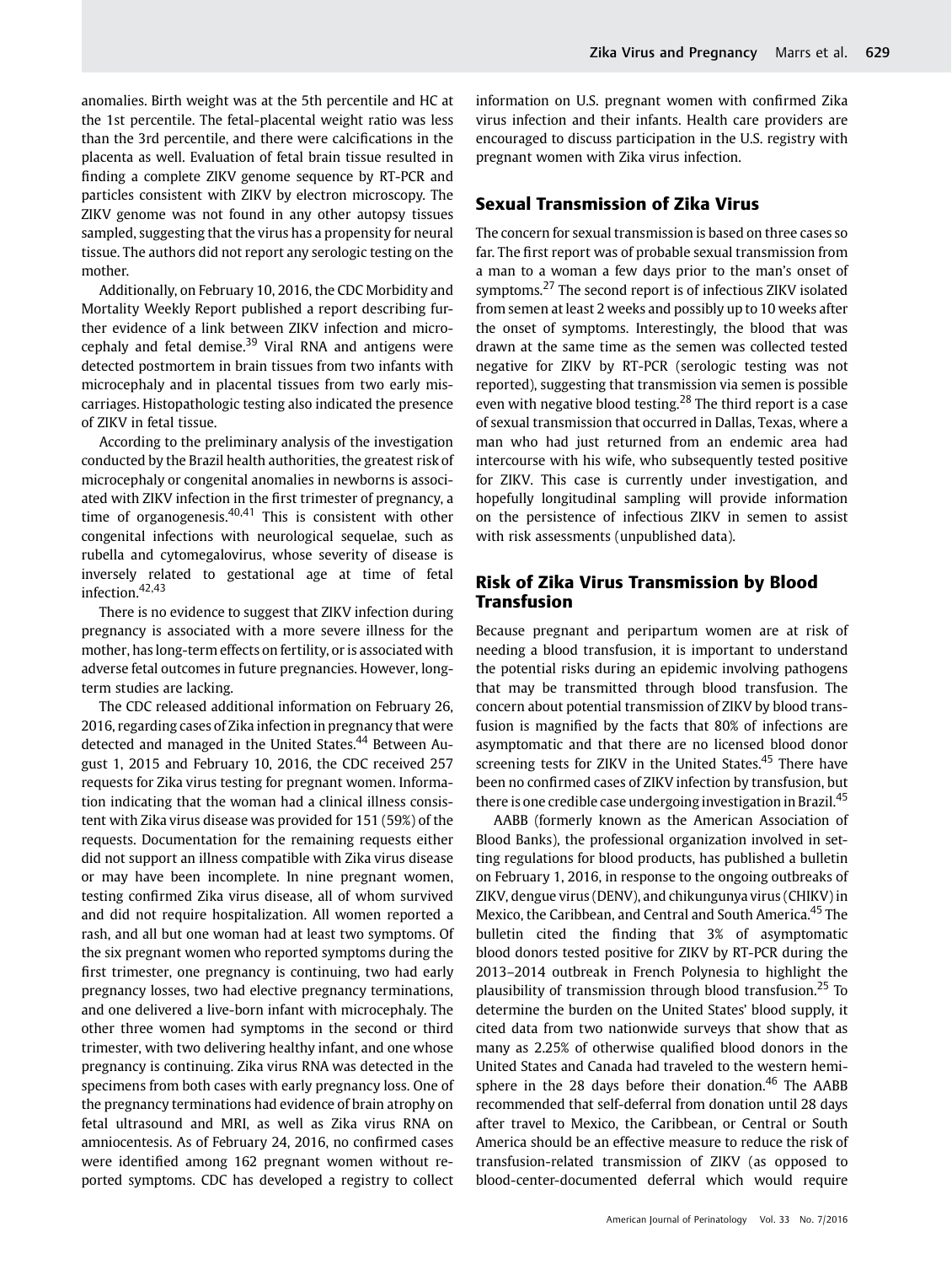adding a question to the donor questionnaire). They also recommended the use of donor information sheets to enhance postdonation symptom reporting to blood centers to facilitate quarantine and recall of potentially infectious components from ill donors with exposure in epidemic settings throughout the tropics.<sup>45</sup>

# Microcephaly and Intracranial Calcifications

Microcephaly is a head size that is smaller than expected for age. It has a variety of etiologies. It is associated with intellectual disability, developmental delay, and seizures. $47$ It may be evident at birth (primary microcephaly) or postnatally (secondary microcephaly). Acquired congenital microcephaly, the type associated with maternal ZIKV infection, may occur due to a variety of insults to the developing fetal brain, such as intrauterine infection.<sup>48</sup>

There has not been agreement in the scientific community about the diagnostic criteria for fetal microcephaly, particularly in the context of ZIKV exposure. Prenatally, measurement of the occipitofrontal HC by ultrasound is used as a surrogate for head size. The measurement is then compared with nomograms to determine how small it is in relation to gestational age. Two standard deviations below the mean for age has been proposed; however, other authors prefer to use 3 SD, arguing that it is more clinically meaningful because of its stronger association with mental retardation.<sup>49,50</sup> Severe microcephaly is also characterized by a disproportion between the face and skull, sloping forehead, and small brain, with the cerebral hemispheres most affected.<sup>49</sup> Making a diagnosis of clinically relevant microcephaly is difficult because (1) mean HC varies by age, sex, and race, (2) head measurement by itself may be difficult to interpret in the setting of incorrect dating or intrauterine growth restriction, and (3) there are varying definitions of microcephaly in the literature.

The SMFM has recommended the use of SD (as opposed to percentiles) to characterize the HC measurement as this was the method used in prior studies relating ultrasound findings to postnatal findings.<sup>51</sup> SMFM recommends a detailed ultrasound examination, with particular attention to the brain, for an  $HC > 2$  SD below the mean but reserved defining isolated microcephaly as an HC 3 SD or more below the mean for gestational age, which corresponds to the 1st percentile. The SD cutoffs that SMFM recommends are based on the nomogram by Chervenak et al.<sup>52</sup> In a subsequent publication which evaluated the performance of various cutoffs to predict microcephaly, Chervenak et al reported that an HC larger than 2 SD below the mean excluded microcephaly, and one that is smaller than 5 SD below the mean is almost certainly indicative of pathologic microcephaly.<sup>53</sup> Single measurements between these SD cutoffs cannot reliably diagnose or exclude pathologic microcephaly, and serial measurements over time may be more valuable. Because the Chervenak et al nomogram does not include data for fetuses less than 20 weeks of gestation, one can use the SD cutoffs based on the nomogram by Kurmanavicius et al, if needed before 20 weeks.<sup>54</sup> Unlike the nomogram by Chervenak et al, however, the one by Kurmanavicius et al was not validated in actual cases with microcephaly and was derived from a mostly low-risk population in Switzerland. For this reason, and to be consistent with the SMFM statement, we recommend using the Chervenak et al nomogram after 20 weeks of gestation.

In comparing it to gestational age nomograms, most ultrasound reporting software characterizes the HC in percentiles rather than SD. As a practical approach, we propose the following: for fetuses at 12 weeks of gestation or greater, if the HC on the ultrasound reporting software is above the 5th percentile, then the fetus does not have microcephaly as the measurement will never be smaller than 2  $SD.<sup>51</sup>$  If the measurement is at or below the 5th percentile by the ultrasound reporting software, then refer to ►Table 1, which lists values for SD, adapted from both the Chervenak et al and Kurmanavicius et al nomograms.

There is an alternative to the SD approach. A recent multicenter cohort study reported nomograms for various fetal biometry measurements, including HC (the NICHD National Fetal Growth Study), obtained from serial ultrasounds in more than 1,700 pregnancies.<sup>55</sup> The study derived percentiles at all gestational ages and for various racial/ethnic categories. Given that the results of this study may be more applicable to current fetal biometry, and that it provides percentiles for all gestational ages, it may be more practical to use the 3rd percentile for race/ethnicity as a surrogate for 2 SD below the mean (►Table 2). The National Fetal Growth Study did not report cutoffs lower than the 3rd percentile; therefore, we cannot provide the percentile cutoff equivalent to 3 SD and 5 SD. If a woman has poor obstetric dating, one option would be to assess the ratio of HC to abdominal circumference (AC) to avoid misdiagnosing microcephaly. We have provided the 3rd percentile for HC to AC ratios by gestational age and race/ethnicity from the National Fetal Growth Study (►Table 3).

A qualitative evaluation of the intracranial structures can be a helpful addition to biometry because morphologic derangements often accompany microcephaly, and their presence portends a worse outcome.<sup>49</sup> Regardless of the definition, it is understood that the prognosis worsens with increasing severity of microcephaly.<sup>49,52,53</sup> It is important to remember that while ZIKV is currently attracting a lot of attention, there are numerous etiologies of microcephaly, including other intrauterine infections and genetic disorders, and a proper diagnostic work-up should be undertaken, including fetal karyotyping.

It is also important to note that a large percentage of fetuses with microcephaly diagnosed prenatally by ultrasound will not have pathologic microcephaly at birth. $53$ When the HC is between 2 and 3 SD below mean for gestational age, assuming otherwise normal intracranial anatomy, follow-up ultrasound is warranted but the chance of pathologic microcephaly is low. Even using the definition of 3 SD below the mean for gestational age, only  $\sim$  60% of infants will have the diagnosis at birth. $56$  Therefore, as the SMFM publication warns, be cautious in making the diagnosis of microcephaly prenatally, particularly when it will lead to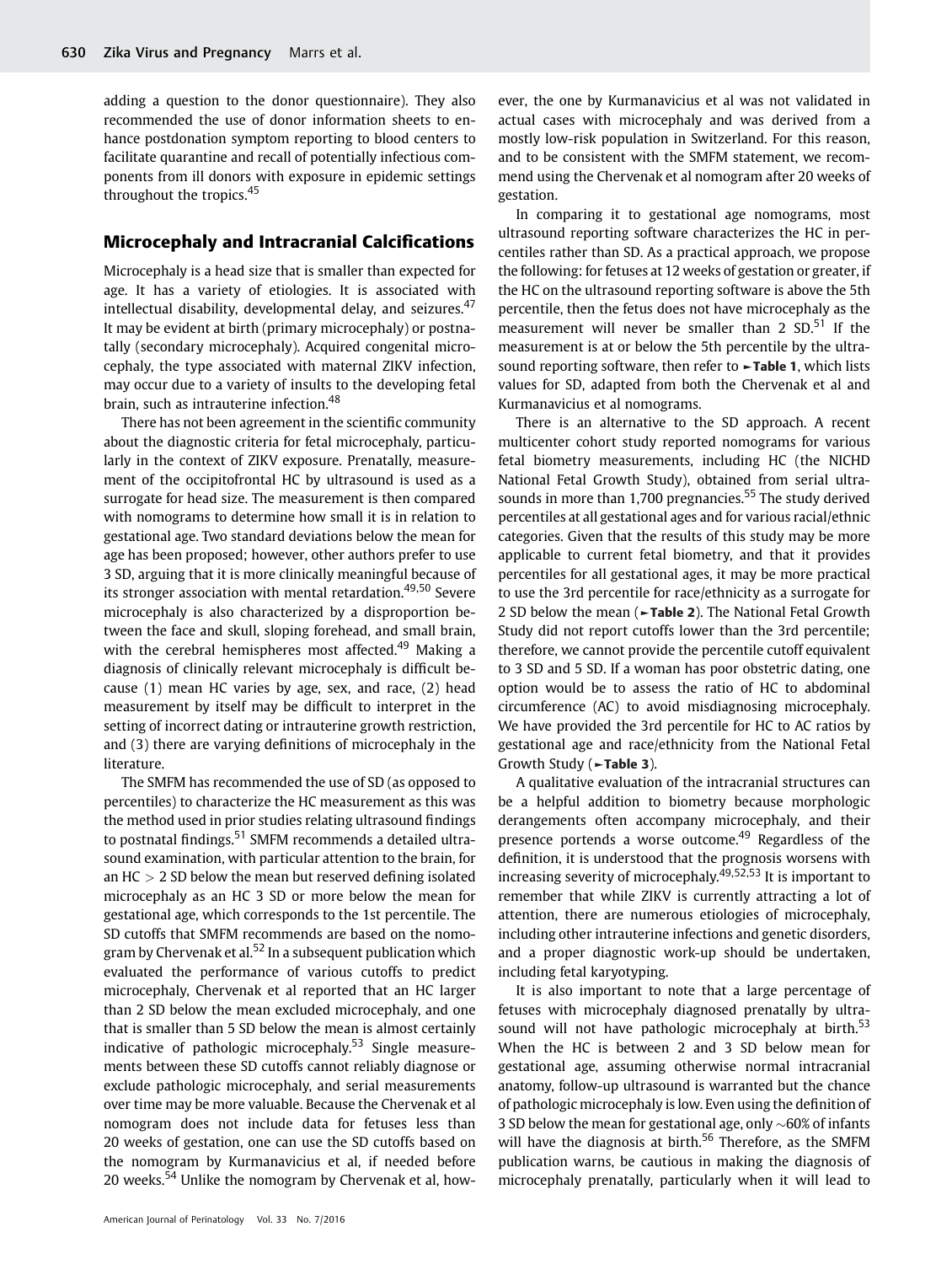| Head circumference (mm) 3rd percentile |                    |                    |          |                        |
|----------------------------------------|--------------------|--------------------|----------|------------------------|
| Gestational age (wk)                   | Non-Hispanic white | Non-Hispanic black | Hispanic | Asian/Pacific Islander |
| $10\,$                                 | 41.4               | 40.6               | 38.7     | 39.9                   |
| 11                                     | 52.2               | 51.7               | 49.2     | 50.6                   |
| 12                                     | 63.9               | 63.6               | 60.7     | 62.2                   |
| 13                                     | 76.1               | 75.9               | 72.7     | 74.3                   |
| 14                                     | 88.4               | 88.3               | 84.9     | 86.6                   |
| 15                                     | 100.7              | 100.5              | 97.0     | 98.9                   |
| 16                                     | 112.7              | 112.3              | 108.9    | 110.9                  |
| 17                                     | 124.4              | 123.7              | 120.4    | 122.6                  |
| $18\,$                                 | 135.8              | 135.0              | 131.7    | 133.9                  |
| 19                                     | 147.1              | 146.3              | 142.9    | 145.1                  |
| 20                                     | 158.6              | 157.7              | 154.2    | 156.4                  |
| 21                                     | 170.2              | 169.1              | 165.6    | 167.8                  |
| 22                                     | 181.7              | 180.4              | 176.9    | 179.3                  |
| 23                                     | 193.2              | 191.5              | 188.1    | 190.7                  |
| 24                                     | 204.4              | 202.3              | 199.2    | 201.9                  |
| 25                                     | 215.4              | 212.8              | 209.9    | 212.9                  |
| 26                                     | 226.1              | 223.0              | 220.4    | 223.6                  |
| 27                                     | 236.3              | 232.8              | 230.5    | 233.8                  |
| 28                                     | 246.1              | 242.2              | 240.1    | 243.6                  |
| 29                                     | 255.3              | 251.1              | 249.3    | 252.8                  |
| 30                                     | 264.0              | 259.6              | 258.0    | 261.3                  |
| 31                                     | 272.1              | 267.4              | 266.1    | 269.2                  |
| 32                                     | 279.5              | 274.6              | 273.5    | 276.4                  |
| 33                                     | 286.2              | 280.9              | 280.2    | 282.9                  |
| 34                                     | 292.1              | 286.5              | 286.1    | 288.8                  |
| 35                                     | 297.3              | 291.1              | 291.2    | 294.0                  |
| 36                                     | 301.7              | 294.9              | 295.5    | 298.5                  |
| 37                                     | 305.4              | 298.1              | 299.0    | 302.3                  |
| 38                                     | 308.6              | 300.9              | 301.9    | 305.2                  |
| 39                                     | 311.2              | 303.5              | 304.3    | 307.3                  |
| 40                                     | 313.4              | 306.1              | 306.2    | 308.3                  |

|  | Table 2 Third percentile for head circumference for each gestational age according to race/ethnicity |  |  |
|--|------------------------------------------------------------------------------------------------------|--|--|
|  |                                                                                                      |  |  |

Source: Adapted from Buck Louis et al.<sup>55</sup>

interventions that may result in adverse consequences. When there is concern for small HC, a detailed sonographic evaluation of the fetal brain should be performed, as intracranial anomalies would raise the suspicion for pathologic microcephaly and ZIKV infection.

We should also keep in mind that microcephaly may just be the most severe form of fetal involvement that could have been detected given the current ascertainment methods, and may represent just the tip of the iceberg.<sup>37,57</sup> More subtle effects of ZIKV infection in the fetal brain may not be revealed until later stages of childhood when learning and/or visual deficits can be quantified. More systematic and longer-term follow-up is needed to determine whether there are other more subtle fetal effects, particularly in fetuses with borderline small head sizes. The implementation of IgM testing for cord or infant blood (which is not confounded by past maternal Flavivirus infections) is needed to establish fetal infections and evaluate long-term outcomes.

Finally, intracranial calcifications are a nonspecific finding. They can be associated with intrauterine infections that can cause fetal brain insults, such as toxoplasmosis and cytomegalovirus.<sup>58</sup>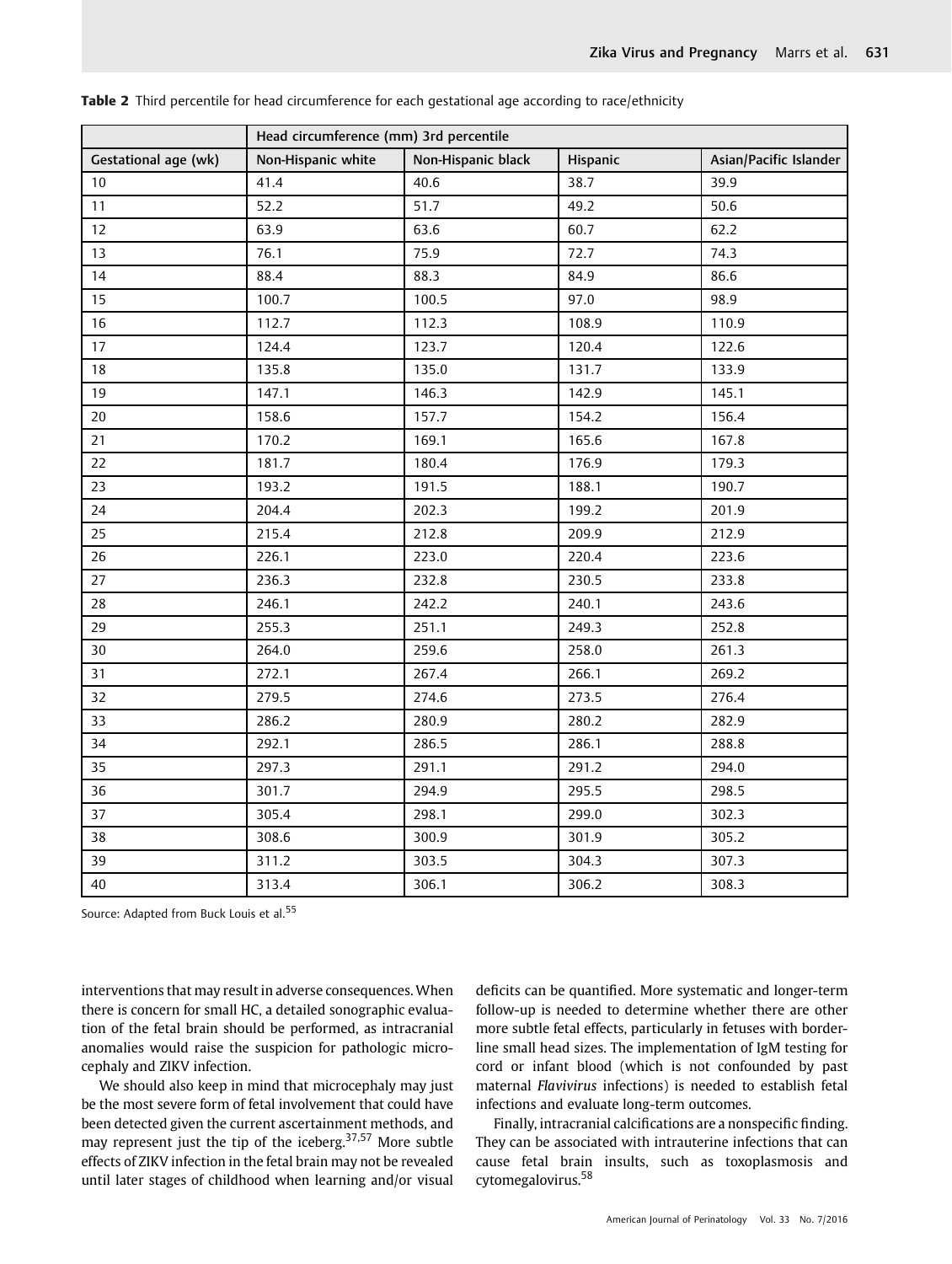Table 3 Third percentile for head circumference to abdominal circumference ratio (HC/AC) for each gestational age according to race/ethnicity

|                      | HC/AC 3rd percentile             |                    |          |                        |
|----------------------|----------------------------------|--------------------|----------|------------------------|
| Gestational age (wk) | Non-Hispanic white               | Non-Hispanic black | Hispanic | Asian/Pacific Islander |
| 10                   | 1.219                            | 1.182              | 1.142    | 1.198                  |
| 11                   | 1.209                            | 1.183              | 1.148    | 1.192                  |
| 12                   | 1.194                            | 1.178              | 1.146    | 1.181                  |
| 13                   | 1.177                            | 1.167              | 1.138    | 1.167                  |
| $14$                 | 1.158                            | 1.153              | 1.127    | 1.150                  |
| 15                   | 1.138                            | 1.137              | 1.113    | 1.132                  |
| 16                   | 1.118                            | 1.120              | 1.098    | 1.115                  |
| 17                   | 1.099                            | 1.104              | 1.083    | 1.098                  |
| 18                   | 1.083                            | 1.089              | 1.069    | 1.082                  |
| 19                   | 1.068                            | 1.077              | 1.057    | 1.068                  |
| 20                   | 1.057                            | 1.067              | 1.048    | 1.057                  |
| 21                   | 1.047<br>1.060<br>1.041<br>1.049 |                    |          |                        |
| 22                   | 1.040<br>1.053<br>1.035          |                    | 1.042    |                        |
| 23                   | 1.034                            | 1.048              | 1.031    | 1.037                  |
| 24                   | 1.028                            | 1.043              | 1.026    | 1.032                  |
| 25                   | 1.023                            | 1.038              | 1.022    | 1.028                  |
| 26                   | 1.017                            | 1.033              | 1.017    | 1.023                  |
| 27                   | 1.011                            | 1.026              | 1.011    | 1.017                  |
| 28                   | 1.004                            | 1.018              | 1.003    | 1.009                  |
| 29                   | 0.995                            | 1.008              | 0.993    | 1.000                  |
| 30                   | 0.984                            | 0.996              | 0.981    | 0.989                  |
| 31                   | 0.972                            | 0.982              | 0.968    | 0.976                  |
| 32                   | 0.958                            | 0.968              | 0.953    | 0.962                  |
| 33                   | 0.944                            | 0.952              | 0.937    | 0.948                  |
| 34                   | 0.928                            | 0.937              | 0.921    | 0.933                  |
| 35                   | 0.912                            | 0.921              | 0.905    | 0.919                  |
| 36                   | 0.896                            | 0.905              | 0.890    | 0.905                  |
| 37                   | 0.880                            | 0.889              | 0.874    | 0.890                  |
| 38                   | 0.865                            | 0.873              | 0.859    | 0.874                  |
| 39                   | 0.851                            | 0.857              | 0.844    | 0.857                  |
| 40                   | 0.839                            | 0.841              | 0.842    | 0.839                  |

Source: Adapted from Buck Louis et al.<sup>55</sup>

# What Can Other Arboviruses Contribute to Our Understanding of Zika Virus Infection in Pregnancy?

#### Dengue Virus

There are some data suggesting mother-to-child (MTC) transmission of DENV,<sup>59–63</sup> but the exact route (transplacental, breast milk, intrapartum, or close contact with newborn) has not been well established. There are data confirming the presence of infectious DENV in breast milk.<sup>59</sup>

#### Chikungunya Virus

CHIKV is an alphavirus not closely related to ZIKV but shares many epidemiologic properties and symptomatology with ZIKV. A review article of CHIKV in pregnancy reported evidence for transplacental transmission in the first and second trimester, leading to fetal infection and miscarriage, albeit very rarely. However, active maternal infection within 4 days of delivery conveys a high risk of MTC transmission.<sup>64</sup> A French study observed neurocognitive outcomes at roughly 2 years of age in children of mothers with CHIKV infection in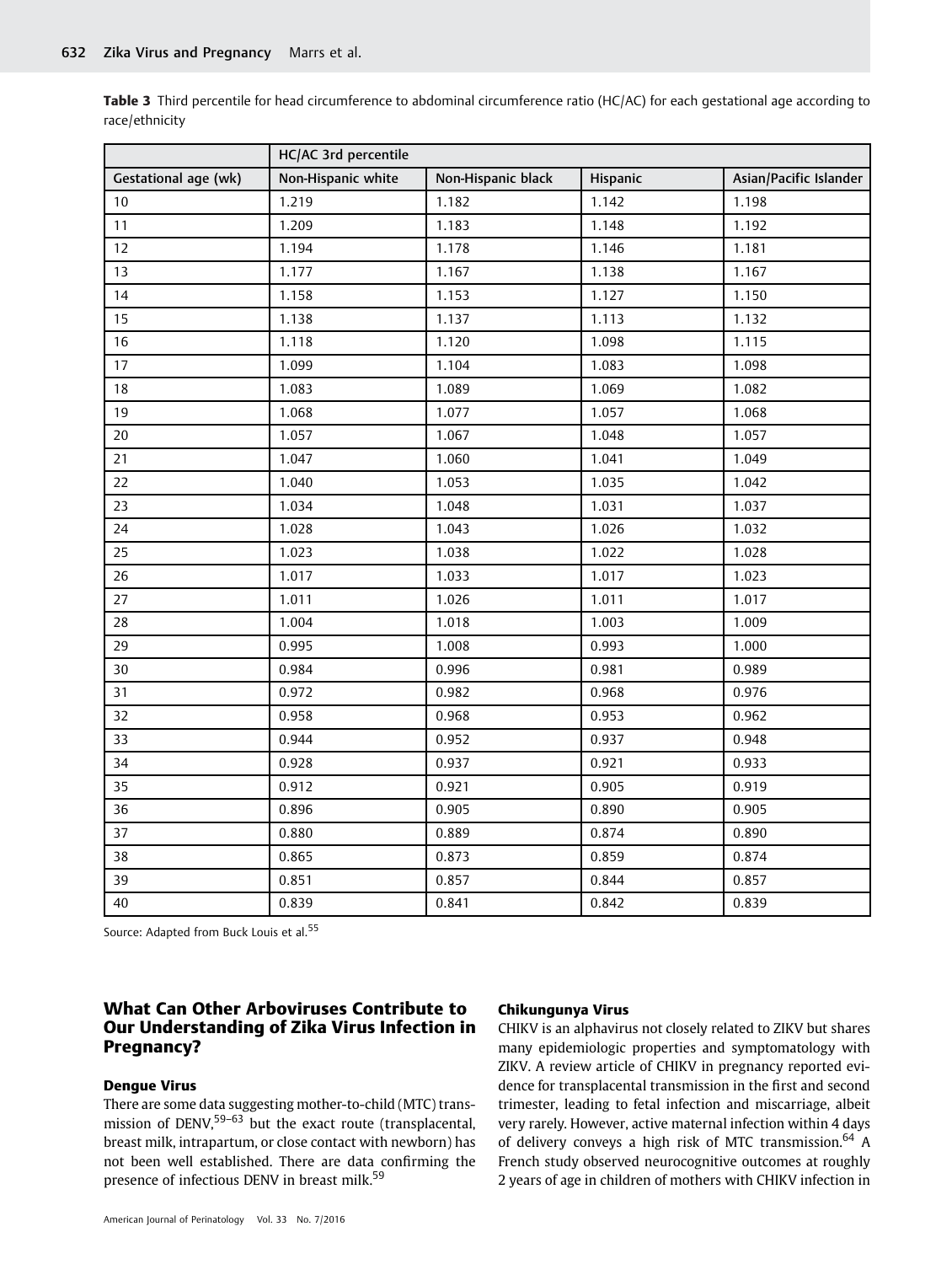pregnancy.<sup>65</sup> They also reported epidemiological associations between infection and neurodevelopmental delay rates in affected populations. Of note, there were 12 cases of chikungunya neonatal encephalitis, of which 5 developed microcephaly and 4 developed cerebral palsy. Magnetic resonance imaging studies of these children revealed white matter restrictions, particularly in the frontal lobes, a similar distribution to what Oliveira et al describe in the ZIKV patients.<sup>32</sup> The findings with CHIKV infection during pregnancy underscore the importance of more in-depth and longer-term follow-up of the children potentially exposed to maternal infections.

#### West Nile Virus

West Nile virus (WNV) has been shown to be transmittable through breast milk<sup>66</sup> and transplacentally.<sup>67</sup> The CDC published data of 72 infants born to women with known WNV infections during pregnancy. Infants were assessed at delivery and through 12 months of age. While the CDC reported several malformations, none of the children had conclusive evidence of congenital WNV infection.<sup>68</sup>

# Clinical Considerations and Recommendations

#### Q: How do I counsel women about travel to endemic areas?

A: Pregnant women should avoid any unnecessary travel to ZIKV-endemic areas ( $\blacktriangleright$ Fig. 1). For those who cannot avoid travel to endemic areas, great care should be taken to prevent mosquito bites.

| Caribbean           | Mexico              |
|---------------------|---------------------|
| Barbados            |                     |
| Curacao             | Cape Verde          |
| Dominican Republic  |                     |
| Guadeloupe          | Puerto Rico         |
| Haiti               |                     |
| Jamaica             | The Pacific Islands |
| Martinique          | American Samoa      |
| Saint Martin        | Samoa               |
| U.S. Virgin Islands | Tonga               |
|                     |                     |
| Central America     | South America       |
| Costa Rica          | Bolivia             |
| El Salvador         | Brazil              |
| Guatemala           | Colombia            |
| Honduras            | Ecuador             |
| Nicaragua           | French Guiana       |
| Panama              | Guyana              |
|                     | Paraguay            |
|                     | Suriname            |
|                     | Venezuela           |
|                     |                     |

Fig. 1 Countries identified by the CDC as endemic to Zika virus, as of February 24, 2016. For most current information, see the CDC Web site:<http://wwwnc.cdc.gov/travel/notices/>.

Q: What are the signs and symptoms of ZIKV infection?

A: ZIKV infection can cause a relatively benign illness characterized by acute onset of fever, headache, malaise, arthralgia, maculopapular rash, and conjunctivitis. Albeit rare, there have been reports of Guillain–Barré syndrome following suspected ZIKV infection. $23$  The vast majority of ZIKV infections, however, are asymptomatic.<sup>14–16</sup>

#### Q: Which pregnant women are at risk of infection?

A: Anyone living in or traveling to the regions in which there is transmission by the vector is at risk.  $\blacktriangleright$  Fig. 1 lists the endemic areas identified by the CDC at the time of submitting this article. The most up-to-date list is found on the CDC Web site ([http://wwwnc.cdc.gov/travel/notices/\)](http://wwwnc.cdc.gov/travel/notices/). However, there is a lag in reporting due to the time required to complete diagnostics and report results. Cases of sexual transmission have been reported.<sup>27,28</sup> While sexual transmission is likely much rarer than mosquito vector transmission, pregnant women engaging in sexual intercourse with men living in or traveling to endemic areas are at some degree of risk.

#### Q: What risks does infection pose to the fetus?

A: Current data are limited to case reports and personal communications which describe microcephaly, white matter atrophy, intracranial calcifications, and ocular findings in fetuses with varying degrees of evidence of intrauterine infection. However, we do not know the incidence of ZIKV infection in pregnant women, the transmission rate to the fetus, or the rate of brain insult or other sequelae of fetal infection.

#### Q: How do we prevent infection and is there a treatment?

A: Until vaccines become available, prevention of mosquito bites in endemic areas is the principal form of prevention. For those who cannot avoid travel to endemic areas, great care should be taken to prevent mosquito bites. Mosquito netting should be used indoors. When outside, wear long sleeves and pants, wear permethrin-treated clothing, and use an Environmental Protection Agency-registered insect repellant, such as N,N-diethyl-meta-toluamide (DEET) or picaridin, which are safe to use during pregnancy and lactation.<sup>69</sup> The benefits of protection from mosquitos in endemic areas outweigh any hypothetical risks of permethrin and DEET to a developing fetus. Eliminate areas of standing water near the home. With the reports of sexual transmission and presence of ZIKV in semen, the CDC recommends pregnant women practice abstinence to eliminate the risk or use condoms correctly and consistently to minimize the risk of sexual transmission.<sup>9</sup> The CDC goes on to advise women of reproductive age to take the same precautions if they live in an endemic area or if their sexual partner lives in or has traveled to an endemic area.<sup>9</sup> There is no antiviral treatment for ZIKV infection. Supportive care involves rest, hydration, analgesics, and antipyretics, such as acetaminophen. Avoid nonsteroidal anti-inflammatory drugs (NSAIDS) even in non-pregnant patients.

# Q: What testing is available and how do we order them? A: According to the CDC, laboratory evidence of maternal ZIKV infection can include viral RNA detected by RT-PCR in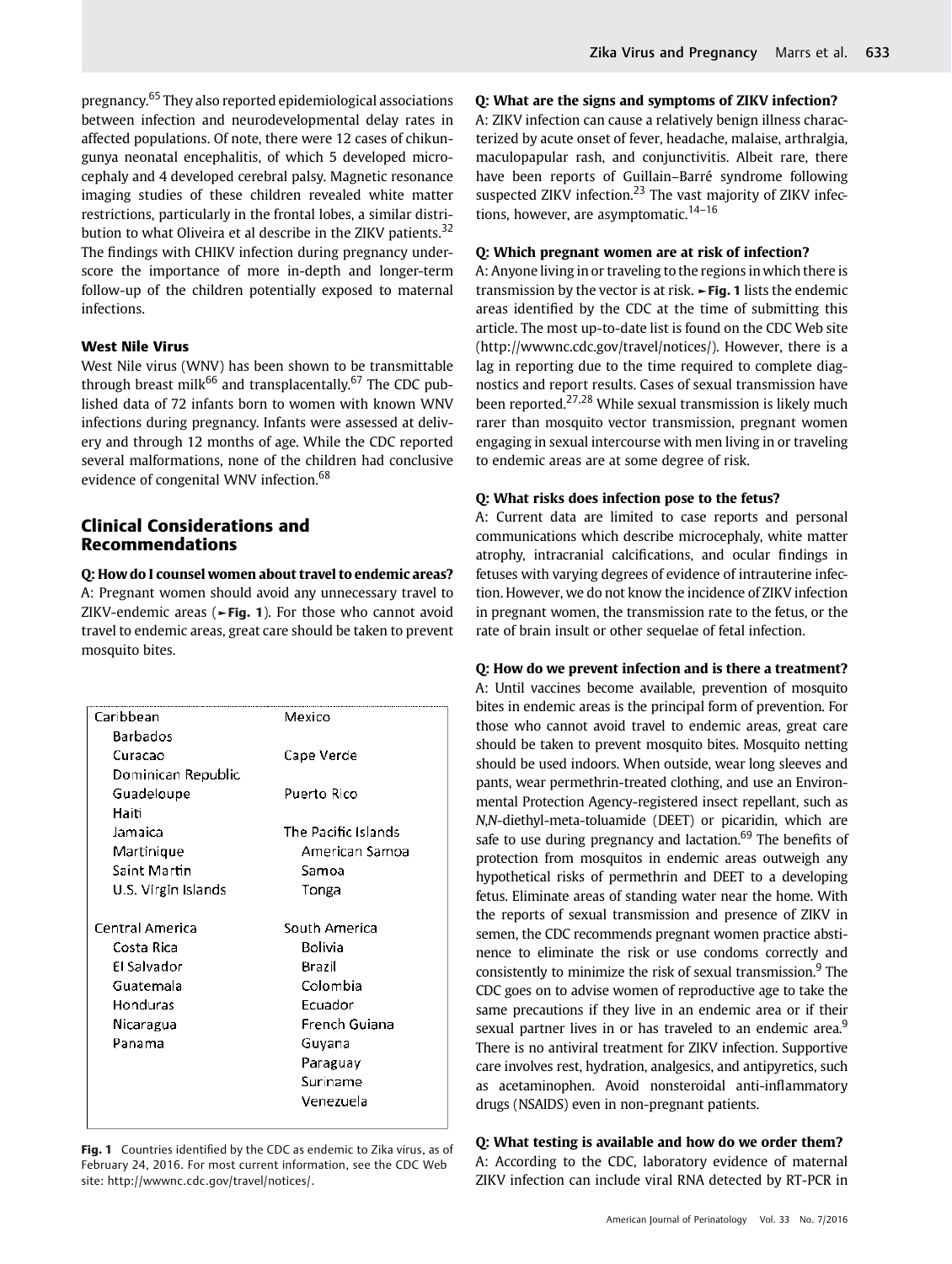

Fig. 2 Management of pregnant women who are at risk of exposure to ZIKV due to travel or sexual contact.

any clinical specimen (within 7 days of symptom onset for serum) or positive serum IgM tests with confirmatory neutralizing antibody titers that are fourfold or more higher than DENV neutralizing antibody titers in serum  $($ >4 days after symptom onset). Testing would be considered inconclusive if ZIKV neutralizing antibody titers are less than fourfold than DENV neutralizing antibody titers.<sup>6</sup> The only complete testing available in the United States for ZIKV is performed at the CDC Arbovirus Diagnostic Laboratory and a few state health departments. Please see the CDC Diagnostic Testing webpage for specific information about specimen collection and delivery [\(http://www.cdc.gov/zika/hc-providers/diagnostic.html](http://www.cdc.gov/zika/hc-providers/diagnostic.html)). In brief, the CDC requests the following:

- Clinical information: date of onset of symptoms, date of specimen collection, pertinent travel history, and the patient's name
- Acute specimen, if possible (3–10 days after onset of symptoms)
- Convalescent specimen, if possible (2–3 weeks after acute sample)

We recommend calling your local or state health department immediately to determine what samples are needed and how they should be stored and shipped, prior to encountering a patient, as their requirements may differ from the CDC and they may be overwhelmed with high volume.

#### Q: How do I manage a woman I have identified as at risk due to travel in an endemic area?

A: Please see ►Fig. 2 for our proposed management algorithm which was adapted from the CDC guidance for women traveling in endemic areas.<sup>70</sup> Women who have traveled to an endemic area during or within 2 weeks of pregnancy and who report symptoms consistent with ZIKV infection should be tested for viral RNA with serum RT-PCR (within 7 days of symptoms onset) and should be tested for exposure to the virus with a ZIKV IgM assay (4 or more days after symptom onset). Positive IgM testing should be confirmed with neutralizing antibody detection and also warrants testing to evaluate for DENV and CHIKV (dengue IgG and IgM, chikungunya IgG and IgM) as there is extensive cross-reactivity among their antibodies in serologic testing, and CHIKV is endemic in the same regions where ZIKV is circulating. The interim CDC guidance released on February 5, 2016 states that pregnant women residing in non-DENV-endemic regions who have traveled to a ZIKV-endemic area but do not report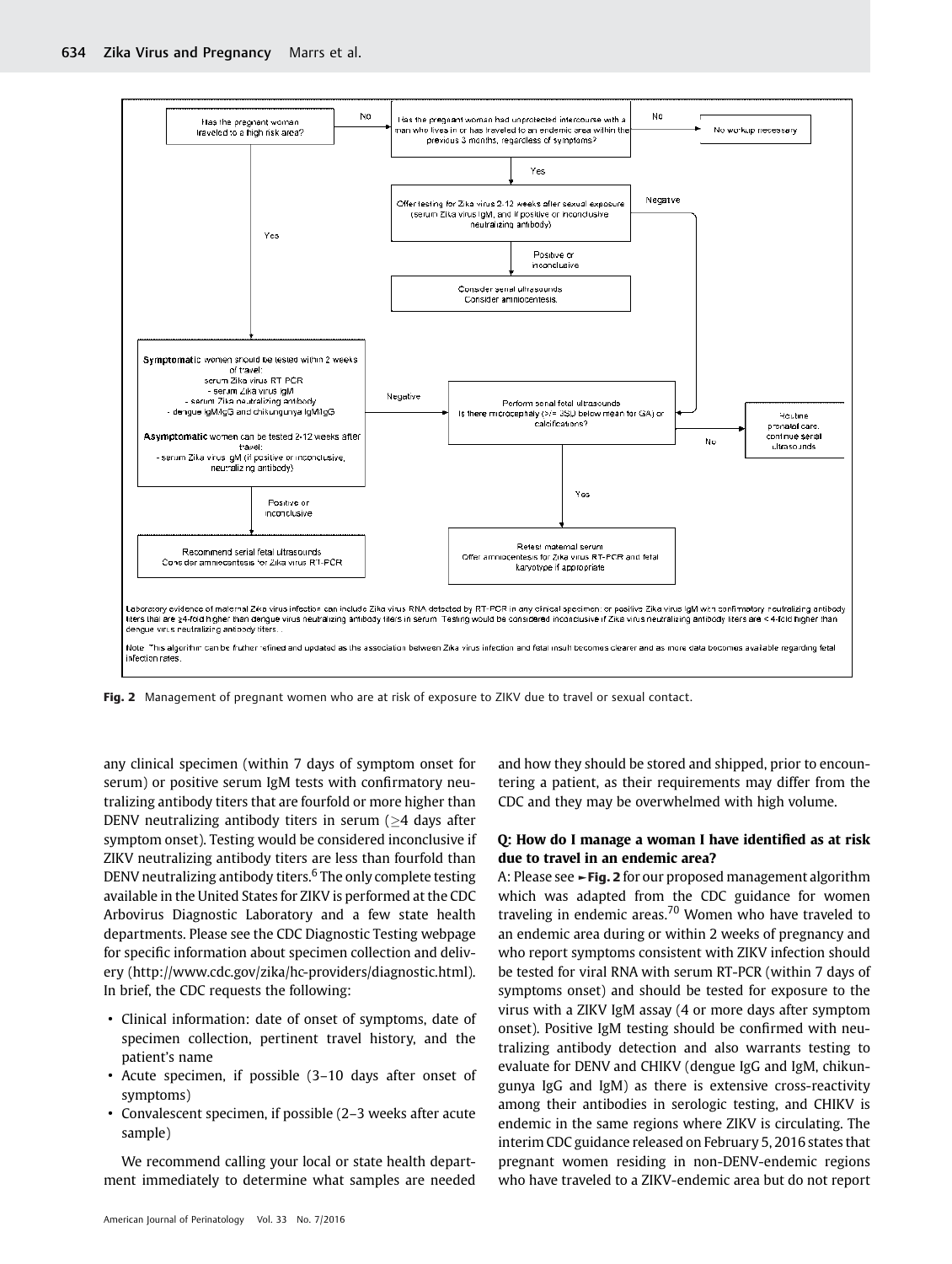symptoms consistent with ZIKV infection can be tested for Zika IgM 2 to 12 weeks after travel, and if positive, confirmation via detection of neutralizing antibody.<sup>70</sup> However, prior exposure to DENV or other Flaviviruses, or yellow fever vaccination, will likely confound interpretation of serologic results. This underscores the need to take a thorough history from the patient regarding travel and vaccine history.

While the CDC states that women who traveled in an endemic area and remained asymptomatic "can" be offered blood testing, one has to keep in mind that interpretation of these laboratory test results is complex. Practices may decide whether to offer testing for these women or not based on the a priori risk of infection. If the testing is offered, patients should be made aware that false-positives and false-negatives are possible. In patients where the a priori risk of infection is very low, such as asymptomatic women who traveled to affected areas, most of the positive tests are likely to be false-positive. A negative serum IgM test does not exclude infection as it may take several weeks after maternal infection to become positive. Before ordering serologic testing, patients should be counseled regarding the interpretation of the results and the potential for false-positives and false-negatives. Until more data are available, we recommend continuing serial ultrasound even if serologic testing is negative, particularly if done less than 12 weeks after potential exposure. If blood testing is positive or inconclusive, we recommend serial fetal ultrasounds and advise consideration of amniocentesis for ZIKV RT-PCR testing.

If the patient has not had an ultrasound yet in the pregnancy, we recommend a detailed ultrasound: while microcephaly and calcifications have been reported thus far, we do not know whether there may be other findings associated with ZIKV infection that have not yet been reported. If she has had a prior ultrasound during the current pregnancy, simple follow-up growth ultrasounds with surveillance for microcephaly and intracranial calcifications will suffice. If either microcephaly or intracranial calcifications are identified, the mother should be retested and offered amniocentesis for ZIKV RT-PCR and fetal genetic testing, including microarray in the case of microcephaly.

# Q: How do I manage a woman who is residing in an endemic area and reports symptoms consistent with ZIKV infection?

A: The CDC has published guidelines for pregnant women who are residing in an endemic area.<sup>70</sup> While the CDC algorithm recommends routine prenatal care if serologic testing and the first ultrasound are normal, we believe serial fetal ultrasounds in the setting of negative serologic testing in this subset of women is warranted given difficulty interpreting serologic test results, as we describe above. Therefore, pregnant women who reside in an endemic area and report symptoms consistent with ZIKV infection should be tested for ZIKV with serum RT-PCR (within 7 days of symptom onset), ZIKV IgM, and neutralizing antibody (4 or more days after symptom onset), as well as testing to evaluate for DENV and CHIKV (dengue IgG and IgM, chikungunya IgG and IgM) as there is cross-reactivity among their antibodies in serologic testing. If the testing is positive or inconclusive, we recommend serial fetal ultrasounds and advise consideration of amniocentesis for ZIKV testing. If serum testing is negative, we recommend serial fetal ultrasound. If ultrasound reveals either microcephaly or intracranial calcifications, the maternal serum should be retested and amniocentesis offered. If serial ultrasounds do not identify abnormalities, retest maternal serum in the midsecond trimester.

# Q: How do I manage a woman who is residing in an endemic area and does not report symptoms consistent with ZIKV infection?

A: The CDC has published guidelines for pregnant women who are residing in an endemic area.<sup>69</sup> Our recommendations differ in that we believe serial ultrasounds are warranted given the limitations and difficulty in interpreting serologic testing, as well as the high percentage of asymptomatic infections with unknown fetal transmission rate. Therefore, pregnant women who reside in an endemic area but do not report symptoms consistent with ZIKV infection can be tested at their first prenatal visit for serum ZIKV IgM, and if IgM is positive or indeterminate, for neutralizing antibodies. Serologic testing in this population may be difficult to interpret as women may have had previous exposures to other arboviruses, as noted above. The local health department that is performing the testing will assist you in interpreting the results. If the testing is positive or inconclusive, we recommend performing serial ultrasounds and consideration of amniocentesis for ZIKV testing. If the blood testing is negative, we recommend serial ultrasounds. If ultrasound reveals either microcephaly or intracranial calcifications, the maternal serum should be retested and amniocentesis offered. If serial ultrasounds do not identify abnormalities, retest maternal serum in the midsecond trimester.

# Q: How should I manage pregnant women at risk of sexual transmission of ZIKV?

A: The evidence of sexual transmission is limited to three cases.27,28 Very little is understood about the incidence and duration of viral shedding in the male genitourinary tract. Given this information and the lack of knowledge about the natural history of MTC transmission, pregnant women should be counseled to avoid intercourse (vaginal, anal, and oral) and/or use barrier protection with partners living or traveling in the endemic areas for the remainder of pregnancy.<sup>9</sup> If your pregnant patient has already engaged in unprotected intercourse with a man who lives in or has traveled to an endemic area within the previous 3 months, her risk of infection is unknown, though likely very low. She may be managed similar to a woman who traveled to an endemic area, particularly if her sexual contact was symptomatic or had confirmation of ZIKV infection.

### Q: What sonographic fetal findings associated with ZIKV infection are we looking for?

A: The fetus should be evaluated for HC and intracranial calcifications. Microcephaly is defined as an HC 3 SD below the mean for gestational age, or smaller, for pregnancies at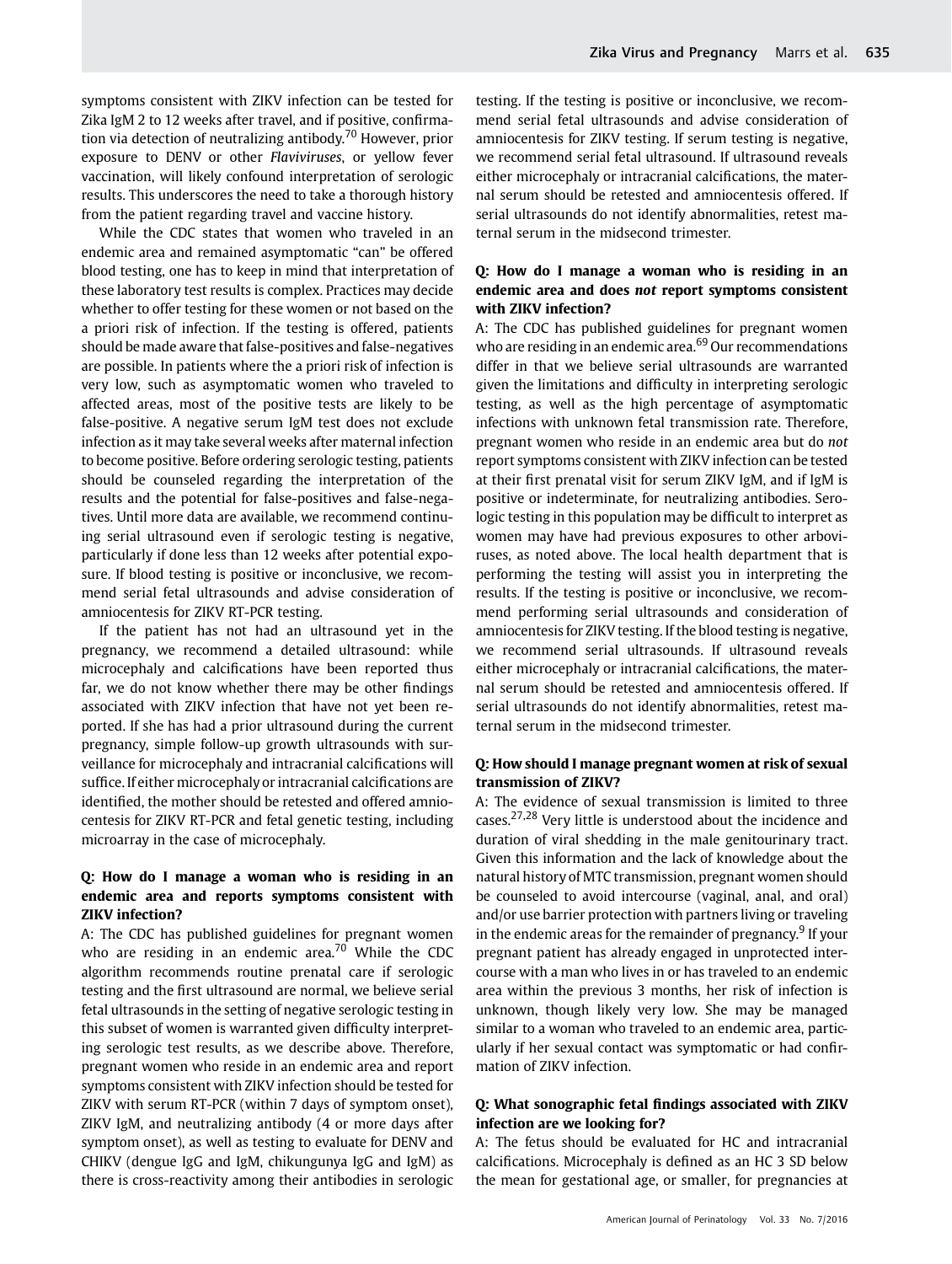12 weeks or beyond ( $\sim$ Table 1).<sup>51–53</sup> A qualitative evaluation of the intracranial structures can be a helpful addition to biometry because morphologic derangements often accompany microcephaly. It is important to remember that while ZIKV is attracting a lot of attention, there are numerous etiologies of microcephaly, and a proper diagnostic work-up should be undertaken, including fetal karyotyping. Outside of the ZIKV literature, microcephaly is usually not diagnosed until the midsecond or third trimester.<sup>71</sup> HC between 2 and 3 SD below the mean, or between 3rd and 5th percentile should have a follow-up ultrasound in 3 to 4 weeks to determine the trajectory.

#### Q: Who should be offered an amniocentesis?

A: Pregnant women who have been exposed to ZIKV, by either residence in or travel to an endemic area or sexual contact with a man who is at risk of ZIKV infection, who have positive blood testing or concerning fetal ultrasound findings should be offered amniocentesis after 15 weeks of gestation. You should counsel the patient that (1) there is a 0.5% risk of fetal loss associated with amniocentesis, (2) when considering infant and child outcome, the predictive value of a positive or negative RT-PCR on amniotic fluid is still unknown, and (3) there is no antiviral treatment for ZIKV infection. See ►Fig. 2 for management algorithm.

#### Q: If maternal and/or fetal Zika infection is diagnosed or suspected, is there anything I should do after delivery?

A: The CDC recommends specific testing for (1) infants with microcephaly or intracranial calcifications born to womenwho traveled to or resided in an area with ZIKV transmission while pregnant, and (2) infants born to mothers with positive or inconclusive test results for ZIKV infection.<sup>72</sup> The majority of this testing will be ordered by the pediatrician or neonatologist. However, the obstetrician should send the placenta and umbilical cord (or fetal remains in case of a fetal loss) for histopathologic evaluation, with ZIKV immunohistochemical staining on fixed tissue and ZIKV RT-PCR of fixed and frozen tissue and cord serum. This testing is performed at the CDC and the Web site provides detailed instructions on the preparation and sampling of these tissues ([http://www.cdc.gov/zika/hc](http://www.cdc.gov/zika/hc-providers/tissue-collection-submission.html)[providers/tissue-collection-submission.html\)](http://www.cdc.gov/zika/hc-providers/tissue-collection-submission.html).

#### Q: Is long-term follow-up necessary?

A: Postpartum follow-up is not required for the mother. There is no evidence to suggest that prior ZIKV infection puts a women at risk for birth defects in future pregnancies, as viremia is only thought to last for 7 days.<sup>21</sup> Long-term follow-up for the infant is recommended by the CDC. It is crucial that the obstetrician notify the pediatrician or neonatologist of any potential ZIKV exposure the infant may have had in utero, as immediate testing of the newborn is recommended, as above.<sup>72</sup>

### Conclusion

ZIKV is a mosquito-borne pathogen, currently causing an epidemic in Central and South America. Infection is usually asymptomatic but can cause a relatively benign, self-limited illness in an adult, with rare case reports of suspected

neurologic sequelae, such as Guillain-Barré syndrome.<sup>23</sup> There is no antiviral treatment and no vaccine. There are extremely limited data about ZIKV in pregnancy and fetal/ neonatal effects. Case reports support intrauterine transmission and an association between maternal ZIKV infection and fetal microcephaly and calcifications. Epidemiological investigations are ongoing in Brazil and elsewhere to further examine this link. While there is no conclusive evidence, there are some data to suggest that vertical transmission of ZIKV via breast milk is possible, as well.<sup>26</sup> While there is no evidence that the sequelae of neonatal ZIKV infection are any more severe than the benign adult illness, and the CDC argues that the benefits of breastfeeding outweigh the risk of transmission, $^{72}$  there are no published data on short- or long-term outcomes of neonatal or infant infection. Therefore, studies on the infectiousness of breast milk and sequelae of neonatal infection are urgently needed. Cases of sexual transmission have been reported,<sup>27,28</sup> and therefore, until the duration of ZIKV persistence in semen is known, abstinence or barrier protection is recommended for pregnant women for the entirety of the pregnancy<sup>9</sup> and for men at risk of infection who are having intercourse with women of reproductive capacity. Women of reproductive age who are at risk of infection should be aware of the risks of infection in pregnancy and, therefore, should take measures to prevent pregnancy in the near future. Measures to protect the blood supply from asymptomatic viremic donations are warranted. Prevention of mosquito bites, however, is the principal preventative approach, as the most likely mode of transmission is by the vector. Review of other related viruses in pregnancy may improve our understanding of possible modes of ZIKV transmission and sequelae of maternal, fetal, and neonatal infection.

#### Areas of Future Research

When the Emergency Committee of the International Health Regulations advised the Director-General of the WHO to declare the cluster of microcephaly and other neurological disorders a Public Health Emergency of International Concern (PHEIC), $<sup>11</sup>$  they did so based on the fact</sup> that so little is known about these clusters that are associated in time and place with ZIKV outbreaks.<sup>73</sup> With so many unanswered questions about ZIKV and its effects on pregnancy and fetal development, there is a need for rapid and collaborative research in all areas: basic science, diagnostics, epidemiology, clinical medicine, and public health. Specific aims of future research are not limited to but would include (1) better ascertainment of cases and outcomes with long-term follow-up of exposed mothers and infants (including cohort and case–control studies with collection of appropriate potential confounder data), (2) development of better diagnostic tools given severe limitations of RT-PCR and serologic testing, as well as better understanding of current tools (sensitivity, specificity, positive and negative predictive values), (3) understanding other potential modes of transmission, especially breastfeeding and sexual contact, (4) understanding the role of asymptomatic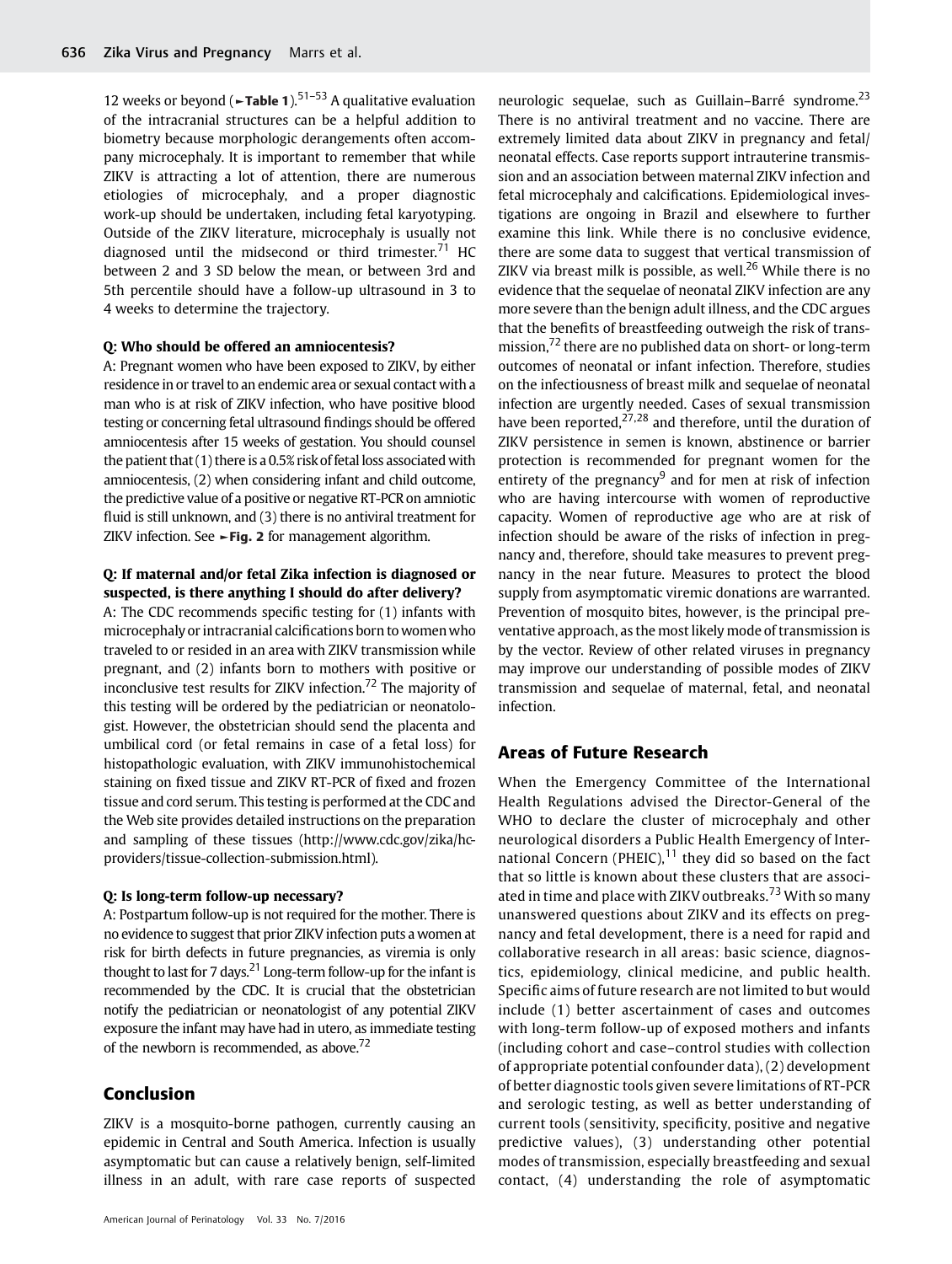infection (risk of transmission, especially in pregnancy), (5) animal models to definitely prove or disprove causal link between maternal ZIKV infection and fetal brain insult, (6) novel methods of vector control, and (7) vaccine and antiviral pharmaceutical development.

Conflict of Interest None.

#### References

- 1 Agencia Saude. Microcefalia: Ministerio da Saude divulga boletim epidemiologico. 2015. Available at: [http://portalsaude.saude.gov.](http://portalsaude.saude.gov.br/index.php/cidadao/principal/agencia-saude/20805-ministerio-da-saude-divulga-boletim-epidemiologico) [br/index.php/cidadao/principal/agencia-saude/20805-ministerio](http://portalsaude.saude.gov.br/index.php/cidadao/principal/agencia-saude/20805-ministerio-da-saude-divulga-boletim-epidemiologico)[da-saude-divulga-boletim-epidemiologico](http://portalsaude.saude.gov.br/index.php/cidadao/principal/agencia-saude/20805-ministerio-da-saude-divulga-boletim-epidemiologico). Accessed January 23, 2016
- 2 Pan American Health Organization. Epidemiological Alert: Neurological Syndrome, Congenital Malformations, and Zika Virus Infection. Implications for Public Health in the Americas. Washington, DC: World Health Organization, Pan American Health Organization; December 1, 2015. Available at: [http://www.paho.](http://www.paho.org/hq/index.php&x003F;option=com_docman&x0026;task=doc_download&x0026;Itemid=&x0026;gid=32405&x0026;lang=en) [org/hq/index.php?option=com\\_docman&task=doc\\_download&I](http://www.paho.org/hq/index.php&x003F;option=com_docman&x0026;task=doc_download&x0026;Itemid=&x0026;gid=32405&x0026;lang=en)[temid=&gid=32405&lang=en.](http://www.paho.org/hq/index.php&x003F;option=com_docman&x0026;task=doc_download&x0026;Itemid=&x0026;gid=32405&x0026;lang=en) Accessed January 29, 2016
- 3 European Centre for Disease Prevention and Control. Rapid Risk Assessment: Microcephaly in Brazil Potentially Linked to the Zika Virus Epidemic – 24 November 2015. Stockholm: ECDC; 2015
- 4 European Centre for Disease Prevention and Control. Rapid Risk Assessment: Zika Virus Epidemic in the Americas: Potential Association with Microcephaly and Guillain-Barré Syndrome – 10 December 2015. Stockholm: ECDC; 2015
- 5 European Centre for Disease Prevention and Control. Rapid Risk Assessment. Zika Virus Disease Epidemic: Potential Association with Microcephaly and Guillain–Barré Syndrome. Second update, 8 February 2016. Stockholm: ECDC; 2016
- 6 Centers for Disease Control and Prevention, Division of Vector-Borne Diseases, Arboviral Diseases and Dengue Branches. Updated diagnostic testing for Zika, chikungunya, and dengue viruses in US Public Health Laboratories (Memorandum). January 13, 2016. Available at: [http://www.aphl.org/Materials/CDCMemo\\_Zika\\_-](http://www.aphl.org/Materials/CDCMemo_Zika_Chik_Deng_Testing_011916.pdf) [Chik\\_Deng\\_Testing\\_011916.pdf](http://www.aphl.org/Materials/CDCMemo_Zika_Chik_Deng_Testing_011916.pdf). Assessed January 20, 2016
- 7 Petersen EE, Staples JE, Meaney-Delman D, et al. Interim guidelines for pregnant women during a Zika virus outbreak – United States, 2016. MMWR Morb Mortal Wkly Rep 2016; 65(2):30–33
- 8 Society of Maternal Fetal Medicine. Practice advisory: updated interim guidance for care of obstetric patients during a Zika virus outbreak. February 12, 2016. Available at: [https://www.smfm.](https://www.smfm.org/publications/220-acog-smfm-joint-practice-advisory-interim-guidance-for-care-of-obstetric-patients-during-a-zika-virus-outbreak) [org/publications/220-acog-smfm-joint-practice-advisory-inter](https://www.smfm.org/publications/220-acog-smfm-joint-practice-advisory-interim-guidance-for-care-of-obstetric-patients-during-a-zika-virus-outbreak)[im-guidance-for-care-of-obstetric-patients-during-a-zika-virus](https://www.smfm.org/publications/220-acog-smfm-joint-practice-advisory-interim-guidance-for-care-of-obstetric-patients-during-a-zika-virus-outbreak)[outbreak](https://www.smfm.org/publications/220-acog-smfm-joint-practice-advisory-interim-guidance-for-care-of-obstetric-patients-during-a-zika-virus-outbreak). Accessed February 12, 2016.
- 9 Oster AM, Brooks JT, Stryker JE, et al. Interim guidelines for prevention of sexual transmission of Zika virus – United States, 2016. MMWR Morb Mortal Wkly Rep 2016;65(5):120–121
- 10 Pan American Health Organization. Preliminary Guidelines for the Surveillance of Microcephalia in Newborns in Settings with Risk of Circulation of the Zika Virus. Washington, DC: World Health Organization, Pan American Health Organization; January 21, 2016. Available at: [http://www.paho.org/hq/index.php?option=](http://www.paho.org/hq/index.php&x003F;option=com_content&x0026;view=article&x0026;id=11620&x0025;3Avirus-zika-and-possible-link-to-microcefalia&x0026;catid=8424&x0025;3Acontent&x0026;Itemid=41711&x0026;lang=en) [com\\_content&view=article&id=11620%3Avirus-zika-and-possible](http://www.paho.org/hq/index.php&x003F;option=com_content&x0026;view=article&x0026;id=11620&x0025;3Avirus-zika-and-possible-link-to-microcefalia&x0026;catid=8424&x0025;3Acontent&x0026;Itemid=41711&x0026;lang=en)[link-to-microcefalia&catid=8424%3Acontent&Itemid=41711&lan](http://www.paho.org/hq/index.php&x003F;option=com_content&x0026;view=article&x0026;id=11620&x0025;3Avirus-zika-and-possible-link-to-microcefalia&x0026;catid=8424&x0025;3Acontent&x0026;Itemid=41711&x0026;lang=en)[g=en.](http://www.paho.org/hq/index.php&x003F;option=com_content&x0026;view=article&x0026;id=11620&x0025;3Avirus-zika-and-possible-link-to-microcefalia&x0026;catid=8424&x0025;3Acontent&x0026;Itemid=41711&x0026;lang=en) Accessed February 10, 2016
- 11 WHO. WHO statement of the first meeting of the International Health Regulations (2005) (IHR 2005) Emergency Committee on Zika virus and observed increase in neurological disorders and

neonatal malformations. February 1, 2016. [http://www.who.int/](http://www.who.int/mediacentre/news/statements/2016/1st-emergency-committee-zika/en/) [mediacentre/news/statements/2016/1st-emergency-committee](http://www.who.int/mediacentre/news/statements/2016/1st-emergency-committee-zika/en/)[zika/en/.](http://www.who.int/mediacentre/news/statements/2016/1st-emergency-committee-zika/en/) Accessed February 2, 2016.

- 12 CDC. CDC Emergency Operations Center moves to highest level of activation for Zika response. February 3, 2016. Available at: [http://](http://www.cdc.gov/media/releases/2016/s0208-zika-eoca-activation.html) [www.cdc.gov/media/releases/2016/s0208-zika-eoca-activation.](http://www.cdc.gov/media/releases/2016/s0208-zika-eoca-activation.html) [html.](http://www.cdc.gov/media/releases/2016/s0208-zika-eoca-activation.html) Accessed February 10, 2016
- 13 Kuhn JH, Peters CJ. Arthropod-borne and Rodent-borne virus infections. In: Kasper D, Fauci A, Hauser S, Longo D, Jameson J, Loscalzo J eds. Harrison's Principles of Internal Medicine. 19th ed. New York, NY: McGraw-Hill; 2015
- 14 Ioos S, Mallet HP, Leparc Goffart I, Gauthier V, Cardoso T, Herida M. Current Zika virus epidemiology and recent epidemics. Med Mal Infect 2014;44(7):302–307
- 15 Hayes EB. Zika virus outside Africa. Emerg Infect Dis 2009;15(9): 1347–1350
- 16 Duffy MR, Chen TH, Hancock WT, et al. Zika virus outbreak on Yap Island, Federated States of Micronesia. N Engl J Med 2009;360(24): 2536–2543
- 17 Dick GW. Zika virus. II. Pathogenicity and physical properties. Trans R Soc Trop Med Hyg 1952;46(5):521–534
- 18 Cao-Lormeau VM, Roche C, Teissier A, et al. Zika virus, French polynesia, South pacific, 2013. Emerg Infect Dis 2014;20(6): 1085–1086
- 19 Kuno G, Chang GJ. Full-length sequencing and genomic characterization of Bagaza, Kedougou, and Zika viruses. Arch Virol 2007; 152(4):687–696
- 20 Faye O, Freire CC, Iamarino A, et al. Molecular evolution of Zika virus during its emergence in the 20(th) century. PLoS Negl Trop Dis 2014;8(1):e2636
- 21 Lanciotti RS, Kosoy OL, Laven JJ, et al. Genetic and serologic properties of Zika virus associated with an epidemic, Yap State, Micronesia, 2007. Emerg Infect Dis 2008;14(8):1232–1239
- 22 Enfissi A, Codrington J, Roosblad J, Kazanji M, Rousset D. Zika virus genome from the Americas. Lancet 2016;387(10015):227–228
- 23 Oehler E, Watrin L, Larre P, et al. Zika virus infection complicated by Guillain-Barre syndrome—case report, French Polynesia, December 2013. Euro Surveill 2014;19(9):2072
- 24 Musso D, Nhan T, Robin E, et al. Potential for Zika virus transmission through blood transfusion demonstrated during an outbreak in French Polynesia, November 2013 to February 2014. Euro Surveill 2014;19(14):20761
- 25 Marano G, Pupella S, Vaglio S, Liumbruno GM, Grazzini G. Zika virus and the never-ending story of emerging pathogen and transfusion medicine. Blood Transfus 2015:1–6
- 26 Besnard M, Lastère S, Teissier A, Cao-Lormeau V, Musso D. Evidence of perinatal transmission of Zika virus, French Polynesia, December 2013 and February 2014. Euro Surveill 2014;19(13): 20751
- 27 Foy BD, Kobylinski KC, Chilson Foy JL, et al. Probable non-vectorborne transmission of Zika virus, Colorado, USA. Emerg Infect Dis 2011;17(5):880–882
- 28 Musso D, Roche C, Robin E, Nhan T, Teissier A, Cao-Lormeau VM. Potential sexual transmission of Zika virus. Emerg Infect Dis 2015; 21(2):359–361
- 29 Musso D, Roche C, Nhan TX, Robin E, Teissier A, Cao-Lormeau VM. Detection of Zika virus in saliva. J Clin Virol 2015;68:53–55
- 30 Prince HE, Matud JL. Estimation of dengue virus IgM persistence using regression analysis. Clin Vaccine Immunol 2011;18(12): 2183–2185
- 31 CDC. Surveillance and control of Aedes aegypti and Aedes albopictus in the United States. Available at: [http://www.cdc.gov/chi](http://www.cdc.gov/chikungunya/resources/vector-control.html)[kungunya/resources/vector-control.html.](http://www.cdc.gov/chikungunya/resources/vector-control.html) Accessed on February 8, 2016
- 32 Oliveira Melo AS, Malinger G, Ximenes R, Szejnfeld PO, Alves Sampaio S, Bispo de Filippis AM. Zika virus intrauterine infection causes fetal brain abnormality and microcephaly: tip of the iceberg? Ultrasound Obstet Gynecol 2016;47(1):6–7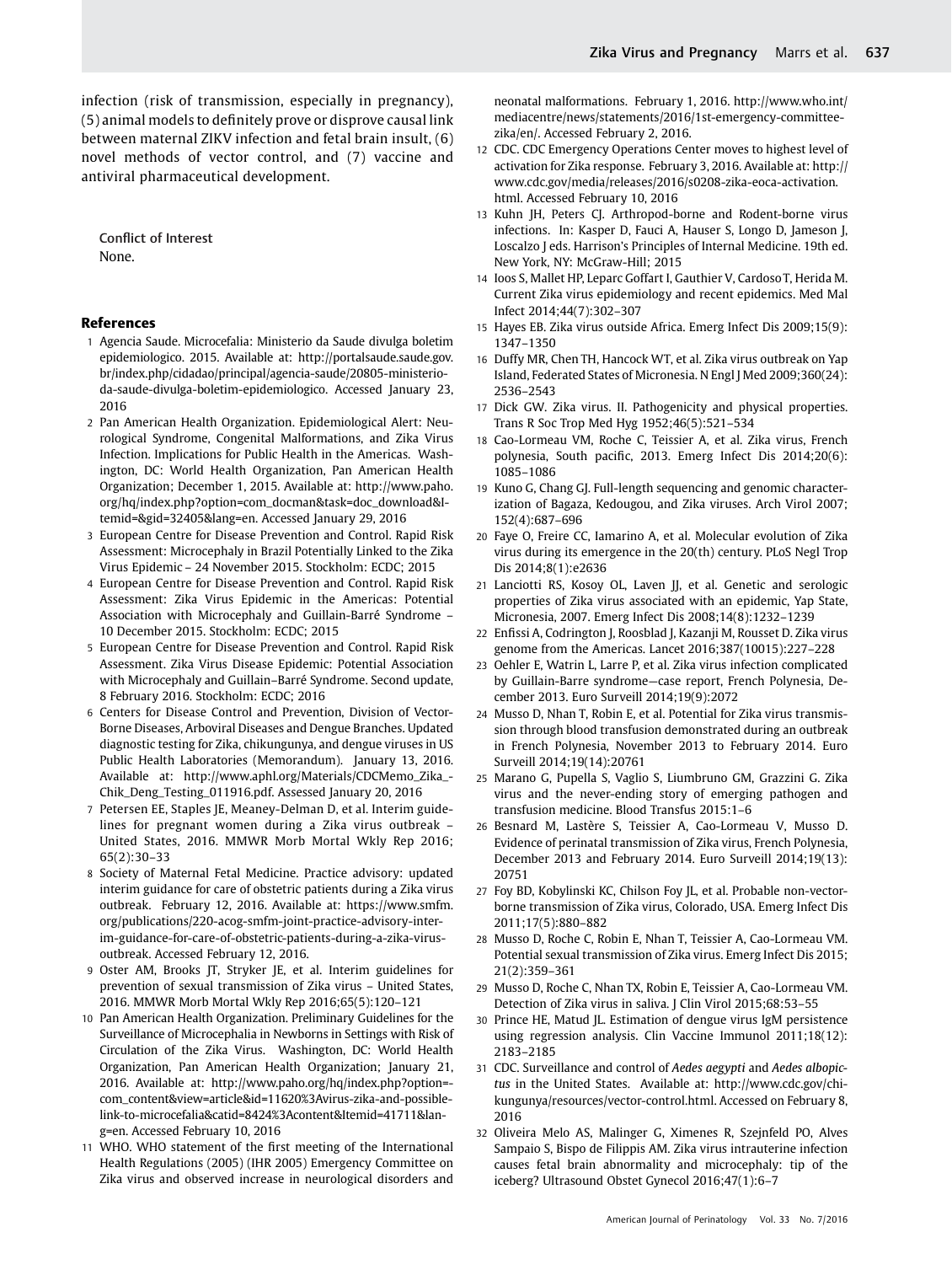- 33 Calvet G, Aguiar RS, Melo ASO, et al. Detection and sequencing of Zika virus from amniotic fluid of fetuses with microcephaly in Brazil: a case study. Lancet Infect Dis 2016 (e-pub ahead of print). doi:10.1016/S1473-3099(16)00095-5
- 34 Bell TM, Field EJ, Narang HK. Zika virus infection of the central nervous system of mice. Arch Gesamte Virusforsch 1971;35(2): 183–193
- 35 Tetro JA. Zika and microcephaly: causation, correlation, or coincidence? Microbes Infect 2016 (e-pub ahead of print). doi:10.1016/j. micinf.2015.12.010
- 36 Ventura CV, Maia M, Bravo-Filho V, Góis AL, Belfort R Jr. Zika virus in Brazil and macular atrophy in a child with microcephaly. Lancet 2016;387(10015):228
- 37 de Paula Freitas B, de Oliveira Dias JR, Prazeres J, et al. Ocular findings in infants with microcephaly associated with presumed Zika virus congenital infection in Salvador, Brazil. JAMA Ophthalmol 2016(e-pub ahead of print). doi:10.1001/jamaophthalmol. 2016.0267
- 38 Mlakar J, Korva M, Tul N, et al. Zika virus associated with microcephaly. N Engl J Med 2016 (e-pub ahead of print)
- 39 Martines RB, Bhatnagar J, Keating MK, et al. Notes from the field: evidence of Zika virus infection in brain and placental tissues from two congenitally infected newborns and two fetal losses – Brazil, 2015. MMWR Morb Mortal Wkly Rep 2016;65(6):159–160
- 40 Pan American Health Organization, World Health Organization. Question and Answers: Zika and pregnancy. Available at: [http://](http://www.paho.org/Hq/index.php&x003F;option=com_content&x0026;view=article&x0026;id=11552&x0025;3Aquestion-and-answers-zika-and-pregnancy&x0026;catid=8424&x0025;3Acontent&x0026;Itemid=41711&x0026;lang=en) [www.paho.org/Hq/index.php?option=com\\_content&view=ar](http://www.paho.org/Hq/index.php&x003F;option=com_content&x0026;view=article&x0026;id=11552&x0025;3Aquestion-and-answers-zika-and-pregnancy&x0026;catid=8424&x0025;3Acontent&x0026;Itemid=41711&x0026;lang=en)[ticle&id=11552%3Aquestion-and-answers-zika-and-pregnan](http://www.paho.org/Hq/index.php&x003F;option=com_content&x0026;view=article&x0026;id=11552&x0025;3Aquestion-and-answers-zika-and-pregnancy&x0026;catid=8424&x0025;3Acontent&x0026;Itemid=41711&x0026;lang=en)[cy&catid=8424%3Acontent&Itemid=41711&lang=en.](http://www.paho.org/Hq/index.php&x003F;option=com_content&x0026;view=article&x0026;id=11552&x0025;3Aquestion-and-answers-zika-and-pregnancy&x0026;catid=8424&x0025;3Acontent&x0026;Itemid=41711&x0026;lang=en) Accessed January 22, 2016
- 41 Schuler-Faccini L, Ribeiro EM, Feitosa IM, et al; Brazilian Medical Genetics Society–Zika Embryopathy Task Force. Possible association between Zika virus infection and microcephaly – Brazil, 2015. MMWR Morb Mortal Wkly Rep 2016;65(3):59–62
- 42 Dontigny L, Arsenault MY, Martel MJ, et al; Society of Obstetricians and Gyneacologist of Canada. Rubella in pregnancy. J Obstet Gynaecol Can 2008;30(2):152–168
- 43 Lipitz S, Yinon Y, Malinger G, et al. Risk of cytomegalovirusassociated sequelae in relation to time of infection and findings on prenatal imaging. Ultrasound Obstet Gynecol 2013;41(5): 508–514
- 44 Meaney-Delman D, Hills SL, Williams C, et al. Zika Virus Infection Among U.S. Pregnant Travelers—August 2015-February 2016. Morb Mortal Wkly Rep 2016(epub ahead of print). doi: [http://](http://dx.doi.org/10.15585/mmwr.mm6508e1er) [dx.doi.org/10.15585/mmwr.mm6508e1er](http://dx.doi.org/10.15585/mmwr.mm6508e1er)
- 45 AABB. Association Bulletin #16–03. Zika, dengue, and chikungunya viruses. Available at: [https://www.aabb.org/programs/publica](https://www.aabb.org/programs/publications/bulletins/Documents/ab16-03.pdf)[tions/bulletins/Documents/ab16-03.pdf.](https://www.aabb.org/programs/publications/bulletins/Documents/ab16-03.pdf) Accessed February 23, 2016
- 46 Spenser BR, Stramer SL, Dodd RY, et al. Survey to estimate donor loss to 14- or 28-day travel deferral for mitigation of CHIKV, DENV and other acute infections. Presented at: AABB Annual Meeting; October 24–27, 2015; Anaheim, CA
- 47 Ashwal S, Michelson D, Plawner L, Dobyns WB; Quality Standards Subcommittee of the American Academy of Neurology and the Practice Committee of the Child Neurology Society. Practice parameter: evaluation of the child with microcephaly (and evidence based review): report of the Quality Standards Subcommittee of the American Academy of Neurology and the Practice Committee of the Child Neurology Society. Neurology 2009; 73(11):887–897
- 48 Passemard S, Kaindl AM, Verloes A. Microcephaly. In: Dulac O, Lassonde M, Sarnat HB eds. Handbook of Clinical Neurology, Vol III, Pediatric Neurology Part I. Amsterdam, the Netherlands: Elsevier; 2013:129–141
- 49 Pilu G. Ultrasound evaluation of the fetal neural axis. In: Callen PW, ed. Ultrasound in Obstetrics and Gynecology. 5th ed. Philadelphia, PA: Saunders; 2008:382–383
- 50 Microcephaly. In: Bianchi DW, Crombleholme TM, D'Alton ME, Malone FD, eds. Fetology: Diagnosis and Management of the Fetal Patient. 2nd ed. New York, NY: McGraw Hill; 2010:166–171
- 51 SMFM. SMFM statement: ultrasound screening for fetal microcephaly following Zika virus exposure. Am J Obstet Gynecol 2016 (e-pub ahead of print). doi:10.1016/j.ajog.2016.02.043. Available at: [http://www.ajog.org/pb/assets/raw/Health%20Advance/jour](http://www.ajog.org/pb/assets/raw/Health&x0025;20Advance/journals/ymob/SMFM&x0025;20Statement_Fetal&x0025;20microcephaly.pdf)[nals/ymob/SMFM%20Statement\\_Fetal%20microcephaly.pdf.](http://www.ajog.org/pb/assets/raw/Health&x0025;20Advance/journals/ymob/SMFM&x0025;20Statement_Fetal&x0025;20microcephaly.pdf) Accessed February 18, 2016
- 52 Chervenak FA, Jeanty P, Cantraine F, et al. The diagnosis of fetal microcephaly. Am J Obstet Gynecol 1984;149(5):512–517
- 53 Chervenak FA, Rosenberg J, Brightman RC, Chitkara U, Jeanty P. A prospective study of the accuracy of ultrasound in predicting fetal microcephaly. Obstet Gynecol 1987;69(6):908–910
- 54 Kurmanavicius J, Wright EM, Royston P, et al. Fetal ultrasound biometry: 1. Head reference values. Br J Obstet Gynaecol 1999; 106(2):126–135
- 55 Buck Louis GM, Grewal J, Albert PS, et al. Racial/ethnic standards for fetal growth: the NICHD Fetal Growth Studies. Am J Obstet Gynecol 2015;213(4):449.e1–449.e41
- 56 Leibovitz Z, Daniel-Spiegel E, Malinger G, et al. Microcephaly at birth - the accuracy of three references for fetal head circumference. How can we improve prediction? Ultrasound Obstet Gynecol 2015 (e-pub ahead of print). doi:10.1002/uog.15801
- 57 Jampol LM, Goldstein DA. Zika virus infection and the eye. JAMA Ophthalmol 2016 (e-pub ahead of print). doi:10.1001/ jamaophthalmol.2016.0284
- 58 Leite JM, Granese R, Jeanty P, Herbst SS. Fetal syndromes. In: Callen PW ed. Ultrasound in Obstetrics and Gynecology. 5th ed. Philadelphia, PA: Saunders; 2008:133–135
- 59 Barthel A, Gourinat AC, Cazorla C, Joubert C, Dupont-Rouzeyrol M, Descloux E. Breast milk as a possible route of vertical transmission of dengue virus? Clin Infect Dis 2013;57(3):415–417
- 60 Chen LH, Wilson ME. Transmission of dengue virus without a mosquito vector: nosocomial mucocutaneous transmission and other routes of transmission. Clin Infect Dis 2004;39(6): e56–e60
- 61 Sirinavin S, Nuntnarumit P, Supapannachart S, Boonkasidecha S, Techasaensiri C, Yoksarn S. Vertical dengue infection: case reports and review. Pediatr Infect Dis J 2004;23(11): 1042–1047
- 62 Basurko C, Carles G, Youssef M, Guindi WE. Maternal and fetal consequences of dengue fever during pregnancy. Eur J Obstet Gynecol Reprod Biol 2009;147(1):29–32
- 63 Tan PC, Rajasingam G, Devi S, Omar SZ. Dengue infection in pregnancy: prevalence, vertical transmission, and pregnancy outcome. Obstet Gynecol 2008;111(5):1111–1117
- 64 Dotters-Katz SK, Grace MR, Strauss RA, Chescheir N, Kuller JA. Chikungunya fever: obstetric considerations on an emerging virus. Obstet Gynecol Surv 2015;70(7):453–457
- 65 Gérardin P, Sampériz S, Ramful D, et al. Neurocognitive outcome of children exposed to perinatal mother-to-child Chikungunya virus infection: the CHIMERE cohort study on Reunion Island. PLoS Negl Trop Dis 2014;8(7):e2996
- 66 Centers for Disease Control and Prevention (CDC). Possible West Nile virus transmission to an infant through breast-feeding— Michigan, 2002. MMWR Morb Mortal Wkly Rep 2002;51(39): 877–878
- 67 Nguyen Q, Morrow C, Novick L, et al; Centers for Disease Control and Prevention (CDC). Intrauterine West Nile virus infection—New York, 2002. MMWR Morb Mortal Wkly Rep 2002;51(50): 1135–1136
- 68 O'Leary DR, Kuhn S, Kniss KL, et al. Birth outcomes following West Nile Virus infection of pregnant women in the United States: 2003-2004. Pediatrics 2006;117(3):e537–e545
- 69 Nasci RS, Wirtz RA, Brogdon WG. Protection against mosquitos, ricks, and other arthropods. In: CDC Health Information for International Travel, 2016. New York, NY: Oxford University Press;